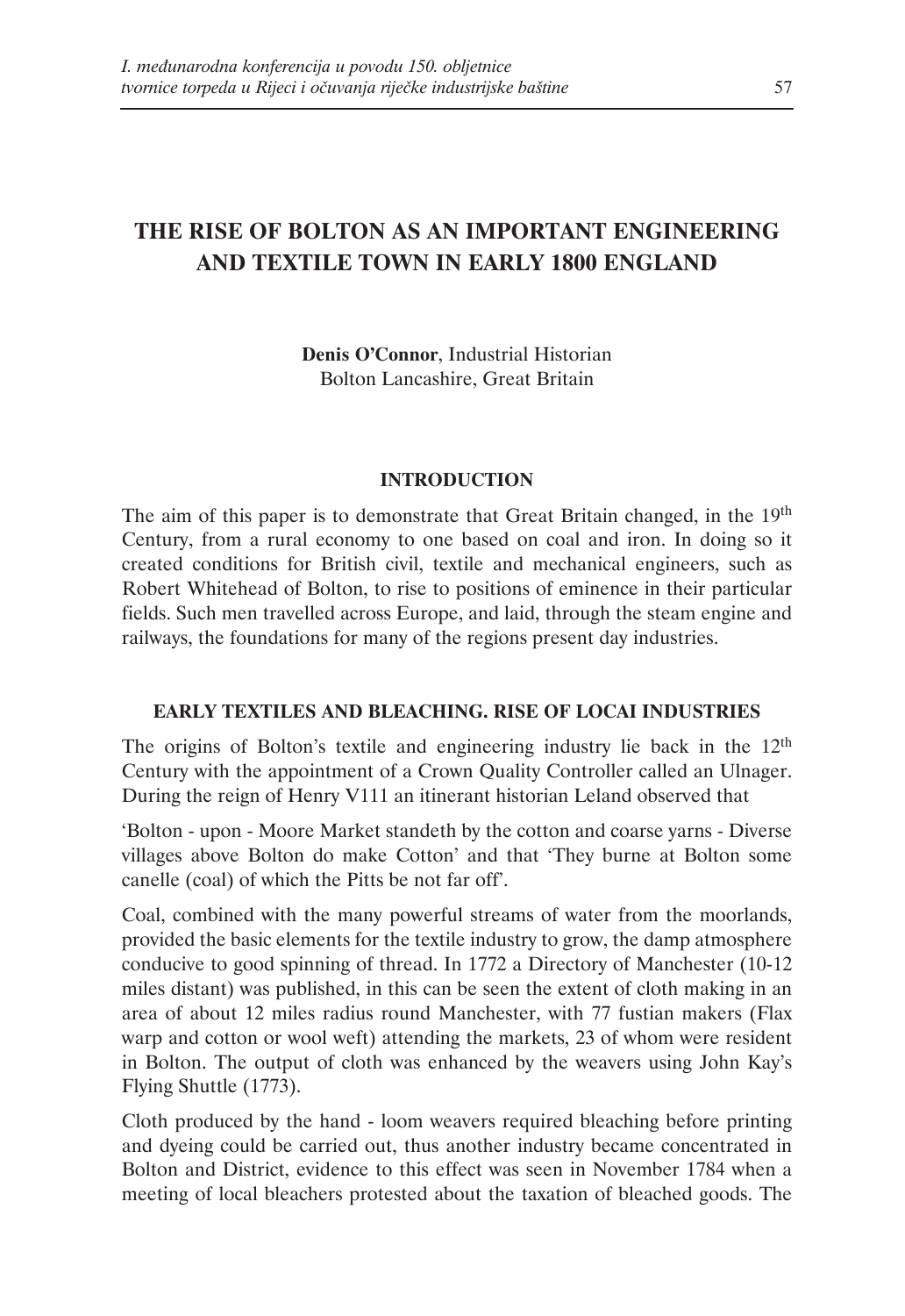meeting comprised of 19 local bleachers, 10 of whom later became wealthy industrialists. Bleaching was an old established business in Bolton, as can be seen in the Works of Peter Ainsworth, Moss Bank, established in 1739, G & J Slater, Dunscar 1750, Thomas Hardcastle, Firwood and Bradshaw 1785, Thomas Ridgeway Bolton and Horwich (6 miles distant) 1775. All of whom survived into the 1960/1970 period.

For centuries cloth had been bleached by a method known as 'Grassing'. This involved washing and laying out the cloth in the open fields, and soaking in sour milk and ashes, these, combined with sunlight would, after a lengthy period, bleach the cloth. In 1736 a Scot, James Dunbar, wrote a book "Smegmatalogia" and instructed 'industrious farmers' how to prepare the ashes for bleaching. In 1774 the Swedish chemist, K.H. Scheele, discovered that chlorine would destroy vegetable colouring matter. The French chemist, Berthollet, realised the value for bleaching cloth, and that the chlorine gas could be dissolved in an aqueous solution. In 1787, James Watt, as a friend of the chemist, drew its attention to the Manchester Literary and Philosophical Society (founded 1781). A member, Joseph Cooper, in 1788, opened a vitriol works in Bolton to produce chlorine. Local bleachers Richard Ainsworth and Joseph Ridgeway (members of the Litt, and Phil.) began experiments also. Thomas Henry FRS (founder member of the Society) can be afforded the credit for successfully dissolving chlorine gas in lime water to produce a safe bleaching medium. By the late 1790's the foundation had been laid for an extensive chemical industry in Bolton, the general use of the product reducing the time for bleaching from 4-5 months to a few days to achieve the desired result in commercially viable quantities. This also reduced the need for selective cattle breeding for high milk output.

### **EMERGENCE OF TEXTILE MACHINERY AND STEAM ENGINES**

Mechanisation of textiles with the attendant concentration in purpose built factories, stem from the invention in 1764 by James Hargreaves of Blackburn (12 miles distant from Bolton) of the Spinning Jenny with its multi spindles and hand drawn carriage. Richard Arkwright of Bolton and Preston produced a rollerspinning machine based on the ideas of John Kay of Warrington and Thomas Highs of Leigh (15 miles distant) in 1769. The Spinning Mule of Samuel Crompton of Bolton in 1779 combined features of the Jenny and the roller spinning. Richard Arkwright's machine could not be operated by hand, so, in conjunction with financial backers in the Midlands they built, in 1771 a large factory at Cromford, Derbyshire. His machines became known as 'Water frames', due to the fact that they were driven by a water wheel. He eventually employed about 600 men, women and children, and this set the pattern for phenomenal growth in textile mills. Machinery for the initial processing of cotton also came into existence; the mechanical carding machine by Lewis Paul in 1748, then two years later a comb doffer was added and in 1797 the machine at the end of the preparation process, the scutcher, was in existence.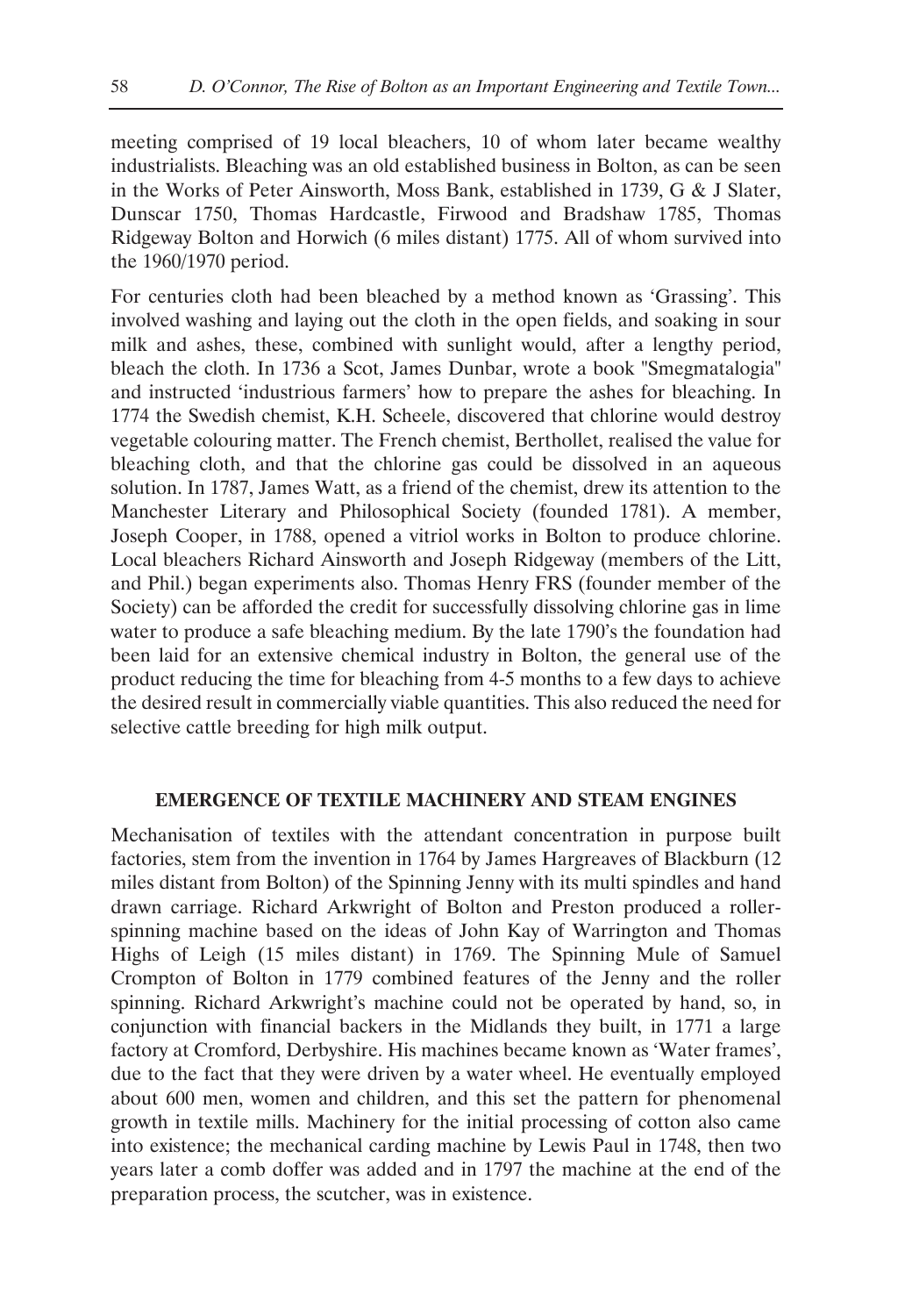These new machines required a power source other than water wheels, which could work regularly independent of the amount of rainfall. The answer came when James Watt, instrument maker at Edinburgh University was asked to repair a mode! Newcomen Atmospheric engine. He invented a separate condenser to conserve the heat within the steam cylinder and over a number of years (1765/72) experimented with the engine.

This engine had been invented by Thomas Newcomen of Dartmouth Devon in 1708 and was a self - acting steam engine with an operating cylinder at one end of a rocking beam, the other end being attached to a pump rod. Condensing the steam in the cylinder by spraying in cold water produced a partial vacuum and atmospheric pressure forced the piston down raising the other end and the water bucket. James Watt in partnership with Matthew Boulton, a Birmingham businessman, improved the engine, which was patented up to 1800. in 1782 the engine was made double acting with steam being admitted to both sides of the piston. Also added was a sun and planet gear to the flywheel end of the beam to obtain rotary motion. The problem of attaching the piston rod to the end of the beam was resolved by his classic invention of the Parallel Motion mechanism. This was coupled, in 1788, with a centrifugally worked bail and lever governer to regulate the steam flow. This had been invented and patented by Thomas Mead to regulate the furling of corn mill sails in 1787. When the Watts' patent expired in 1800 over 500 such engines had been made and installed in mills and other factories in Great Britain, one of the earliest in the Bolton area was in 1798 at the Ridgways Bieachworks at Norwich (6 miles distant).

Thus the scene was set for the expansion of textile, steam and general engineering in Boston and throughout Lancashire and Yorkshire to make the Northern Counties pre -eminent in these fields of expertise.

The onset of mechanical textile machinery, which were both steam and water powered, created Boston's first cotton mills. The first was St Helena Mill (1780), built by James Thweat on the banks of the River Croal, it survives today as the Probation Office. Between 1782 and 1794 the number of mills had reached 18, sizes varied, but were four or five stories high with pitched roofs and small framed windows. Damside mill at Darcy Lever was built in 1787 and was subsequently equipped with Crompton Mules totalling 3/400 spindles and driven by a water wheel from a weir (still visible today) on the lower part of the River Croal. On the outskirts of the town in the district of Halliwell, a Mr Whewell built a mill in 1793 on the bank of Dean Brook, in the early 1800's Robert Lord took this over, demolished it and built a larger one down the Brook. This was four stones high, equipped with Crompton Mules and driven by a 42-foot diameter water wheel, this formed the nucleus of a later Mode! village. Two miles away at Doffcocker, John Heaton erected a three-story mill for Crompton Mules, this was later converted into houses and survived as such for many years.

At the lower end of Boston, James Carlisle built Bradshawgate Mill in 1787, this was water wheel operated from a cistern in the roof, and water was pumped from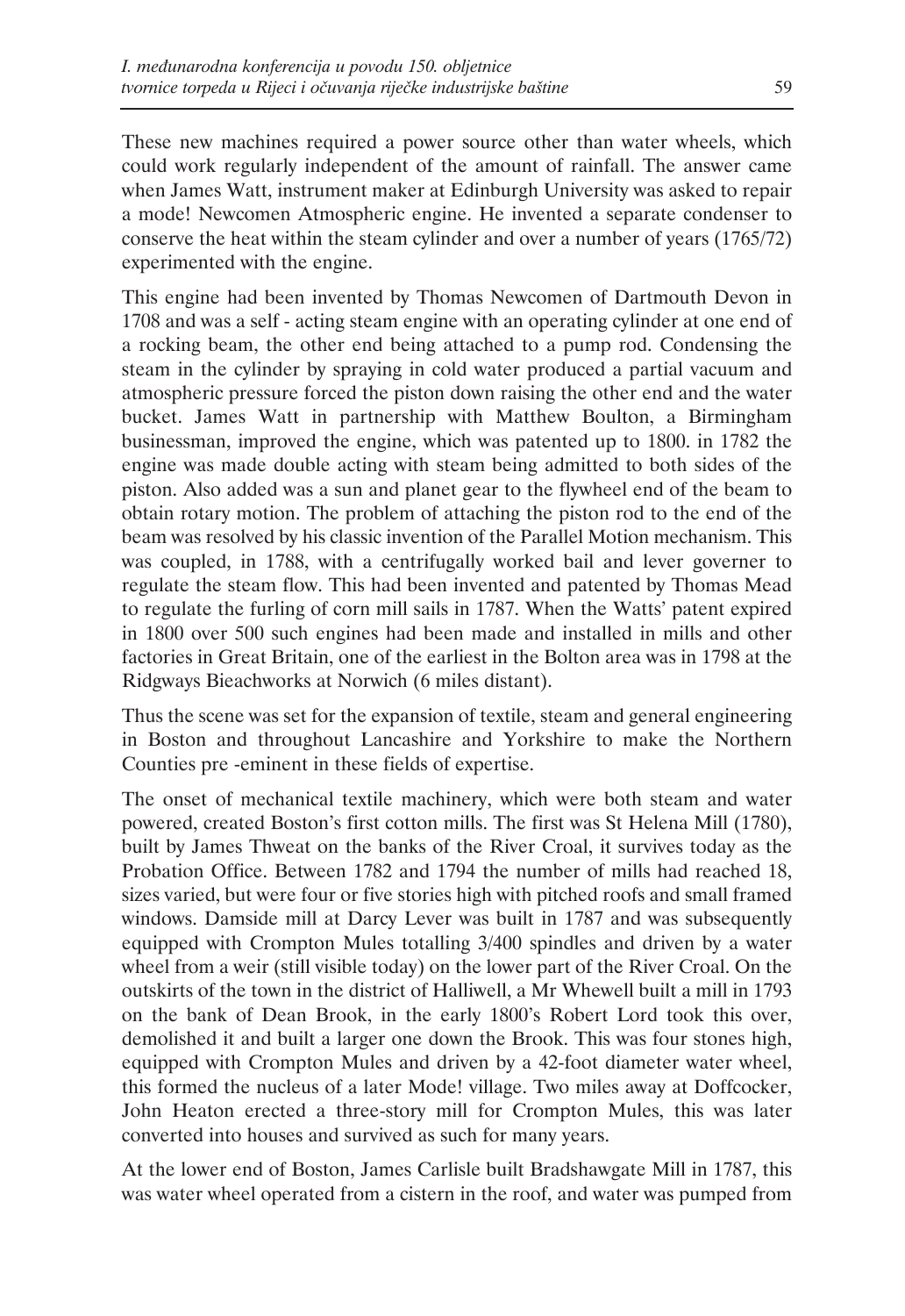a reservoir by a Watt Steam engine and returned via a millrace. This was the first time such an engine had appeared in Bolton. Four miles North of Bolton a waterpowered mill was built in 1782 by William Langshaw on the banks of Eagley Brook, house soon appeared and larger mills were built and subsequently developed into another Mode! Village.

The reference to multi-spindled spinning mules used prior to 1800 indicates that engineering had indeed taken root in Bolton. The makers of these machines were Isaac Dobson and his partner Peter Rothwell, who established the first engineering works in the town in part of Peter Rothweil's timber yard in Blackhorse Street in 1790.

# **EXPANSION AND DEVELOPMENT OF INDUSTRY IN BOLTON**

In 1801 the population of Bolton was 17000, many of whom were employed in the expanding number of cotton mills, bleaching and engineering works. Various Directories of the 19<sup>th</sup> Century list steam engines, hydraulic presses, and mill and textile machinery manufactured by Bolton firms. These firms were comprised of Thompson, Swift and Cole St Georges Street (now a night club), Dobson and Rothwell (later Barlow), Rothwells Union Foundry Moor Lane, Benjamin Hick Soho Foundry Crook Street, Thompson and Butler Wharf Foundry, John Musgrave Globe Foundry Kay Street, Thomas Ryder Turner Bridge. This latter firm made the special fluted and plain rollers and cop flyers for the Mule Spinning machines, and Richard Hough Nelson Square who made the bowls or rollers for the callender machines used in bleachworks. This was in effect, a vertical system of heavy rollers, engine driven, to squeeze and smooth cloth in the bleaching process. Robert Whitehead's father was a callenderer, and would have been employed in this specialised process at one of the many bleachworks. The basic metals required for these works products came from the Bolton Iron and Steel Company situated next door to Rothwells Union Foundry (now the bus station).

By 1853 there were about 30 engineering works, large and small, 24 bleach works, 30 coal dealers, 65 firms or individuals making cotton or muslin cloth, 115 milliners, dressmakers and over 650 shopkeepers in Bolton and surrounding districts, plus more wide ranging businesses such as saddlers, blacksmiths, rope makers and rag dealers. 200 public houses and over 300 beer houses (a form of 'off-licence') were supplied from 11 breweries. The 1851 Census gives the population of Bolton Parish as 90,000 and with the inhabitants of the Bolton Union (Poor Law) in the outlying districts, a total of 114,712.

During the period up to 1850 other qualified Bolton men had reached similar eminence, to that of Robert Whitehead. William Wain, a steam engineer went to Denmark in 1844 and became the Superintendent of the Royal Dockyard, and partner in the shipbuilding firm of Burmeister and Wain. Charles Hill migrated to Sweden in 1843 and was involved with the modernisation of the Textile industry.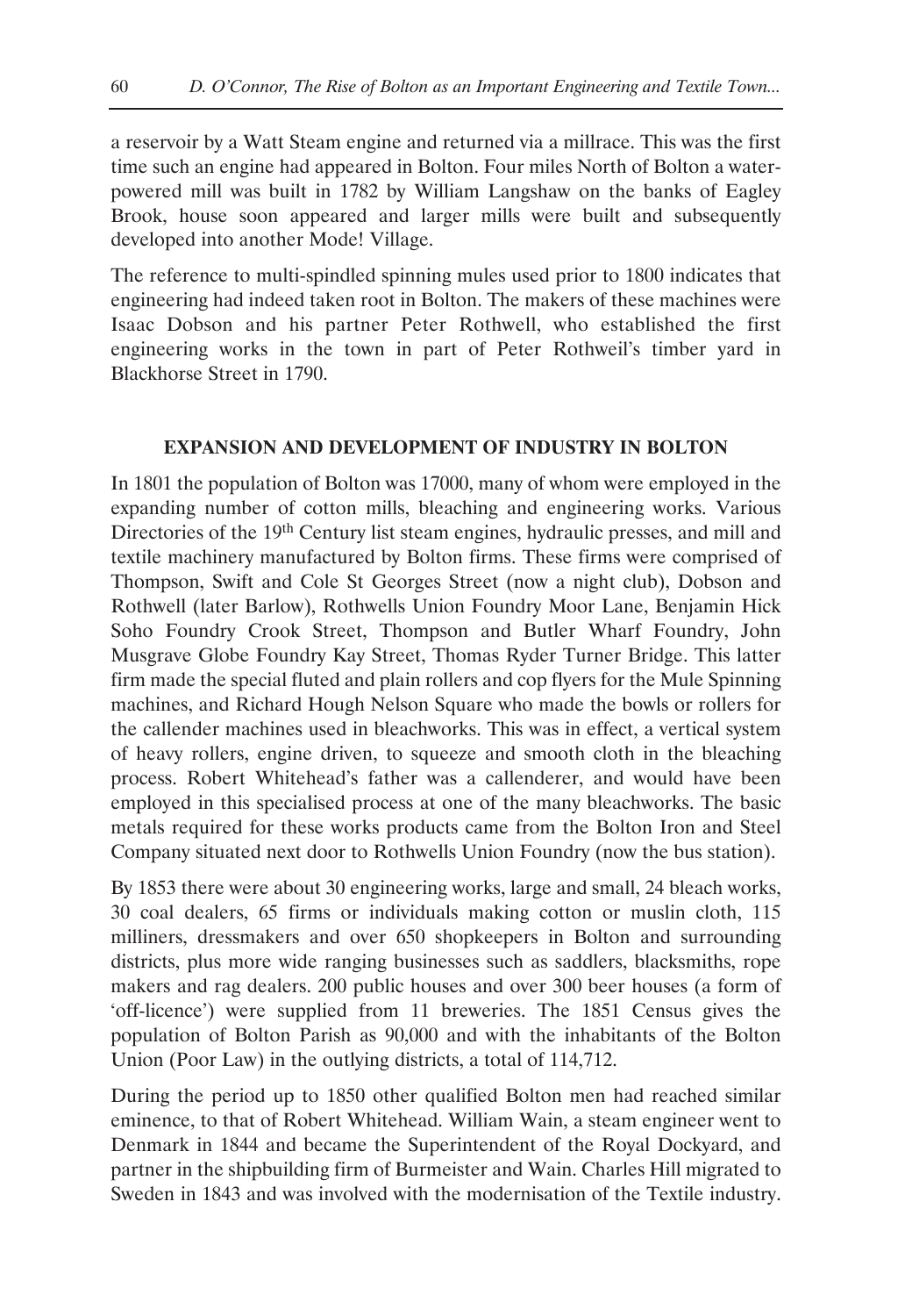

James Hargreave's Spinning Jenny. Hand powered spindles and drawing - out carriage.



Richard Arkwright's water powered roller and flyer spinning machine, called the "Water Frame"





Basic elements of Samuel Crompton's Spinning Mule

÷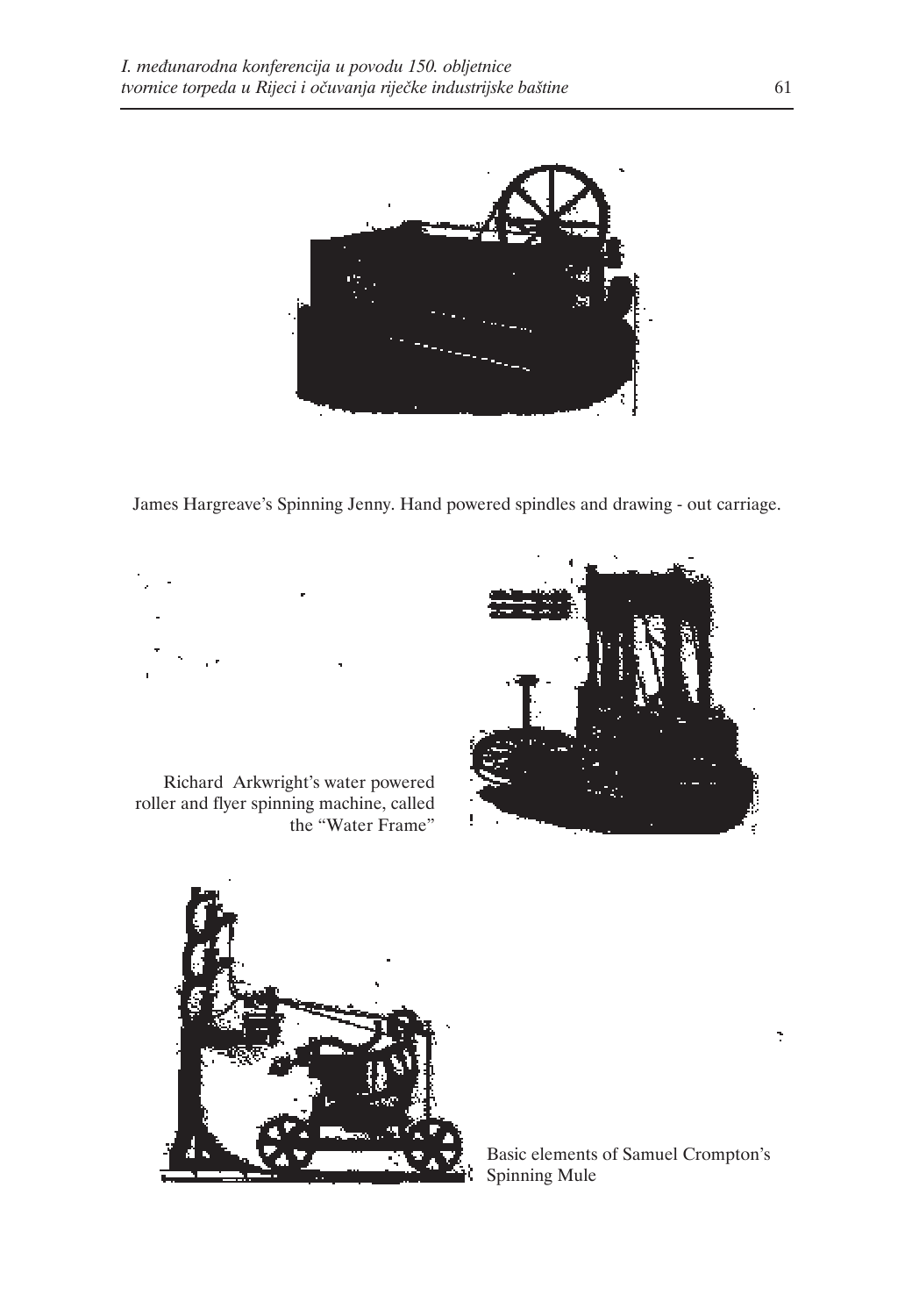

Thomas Newcomen's atmospheric engine 1782



James Watt's single acting engine. Note chain links to piston and punp rods.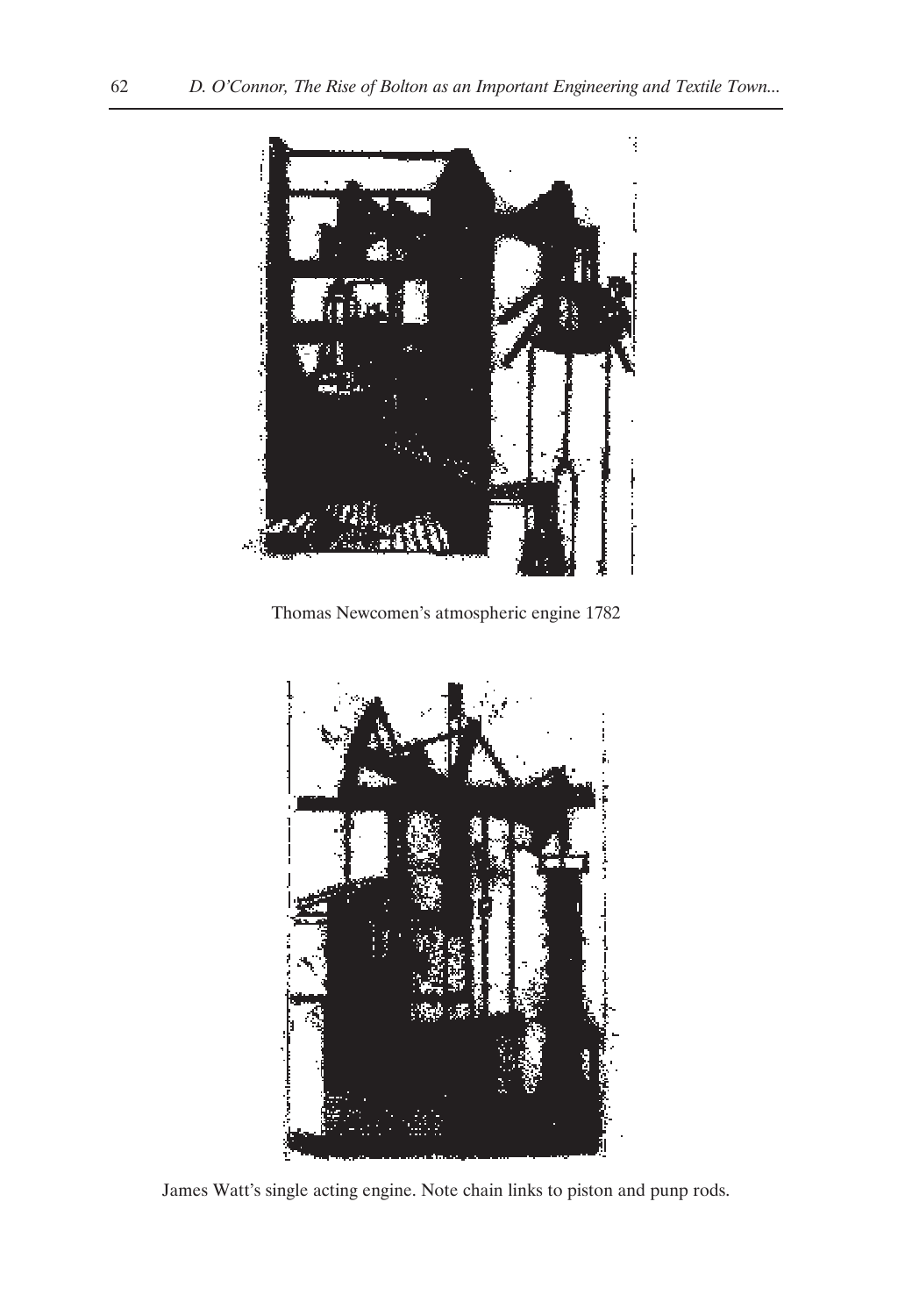

James Watt's duble acting engine. Shows essential features and parallel linkage.



Beam engine made in Bolton 1840 by Rothwell, Hick and Rothwell's Union Foundry Bolton.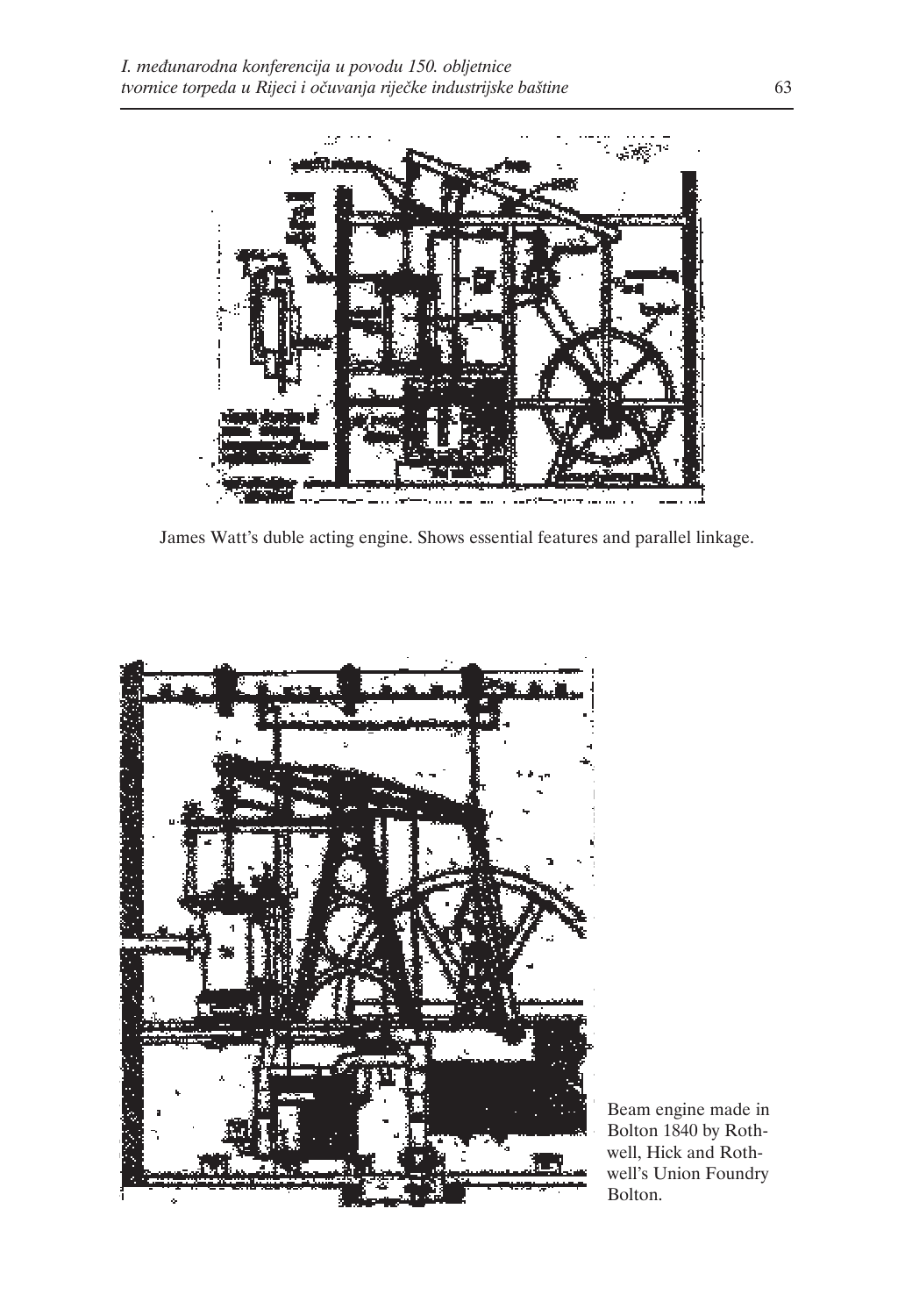Thomas Sutcliffe Mort went to Australia in 1850, became a prominent businessman linked with wool and wholesale meat freezing for export and Thomas Hargreaves Ainsworth found his way to Holland in the 1830/5 period and revived the dormant textile industry there.

From 1850 the major engineering firms of Bolton were involved in some largescale projects, such as more powerful steam engines and development of the tandem twin cross compound units and rope drives for the multi- storied cotton mills. Rothwells built the eight large beam engines and boilers for the Abbey Mills Pumping Station, which is still part of London's drainage system and a major part of Sir Joseph Bazalgette's large overhaul of the City's sewer layout. Abbey Mills was opened in 1886 and the steam engines lasted until 1931/3.

Hick Hargreaves designed, in 1880, a compact self contained cold air refrigeration plant and installed it in meat freezing works in Australia and also in two ships, SS Sorrento and Marsala, built by Alexander Stephens on Clydebank in 1882 and 1883. These were used to bring frozen meat from Australia to Europe.

John Musgrave at Globe Foundry built a large number of steam engines for many overseas cotton mills in Russia, South America, Japan and India as well as England. They also built two very large four cylinder compound engines in 1903/4 for the Manhattan Power Station and New York City electric railway; four similar, but smaller models were installed in the London C.C. Tramway power station two years later.

Hick Hargreaves also built the 1500hp engine for Ferranti's Deptford power station in 1889, London's first major electricity works. This was the world's first high voltage central generating station. Also during this period Samuel Chatwood, bankers engineer, Bolton, produced a wide range of top class safes for banks both at home and overseas. A gigantic four level strong room was built for the Imperial Ottoman Bank Istanbul in 1892; this has been fully restored and recently opened as a Banking Museum.

These are but a few of the engineers and textile men who spread their expertise across the World and in doing so made Bolton a leader in many fields.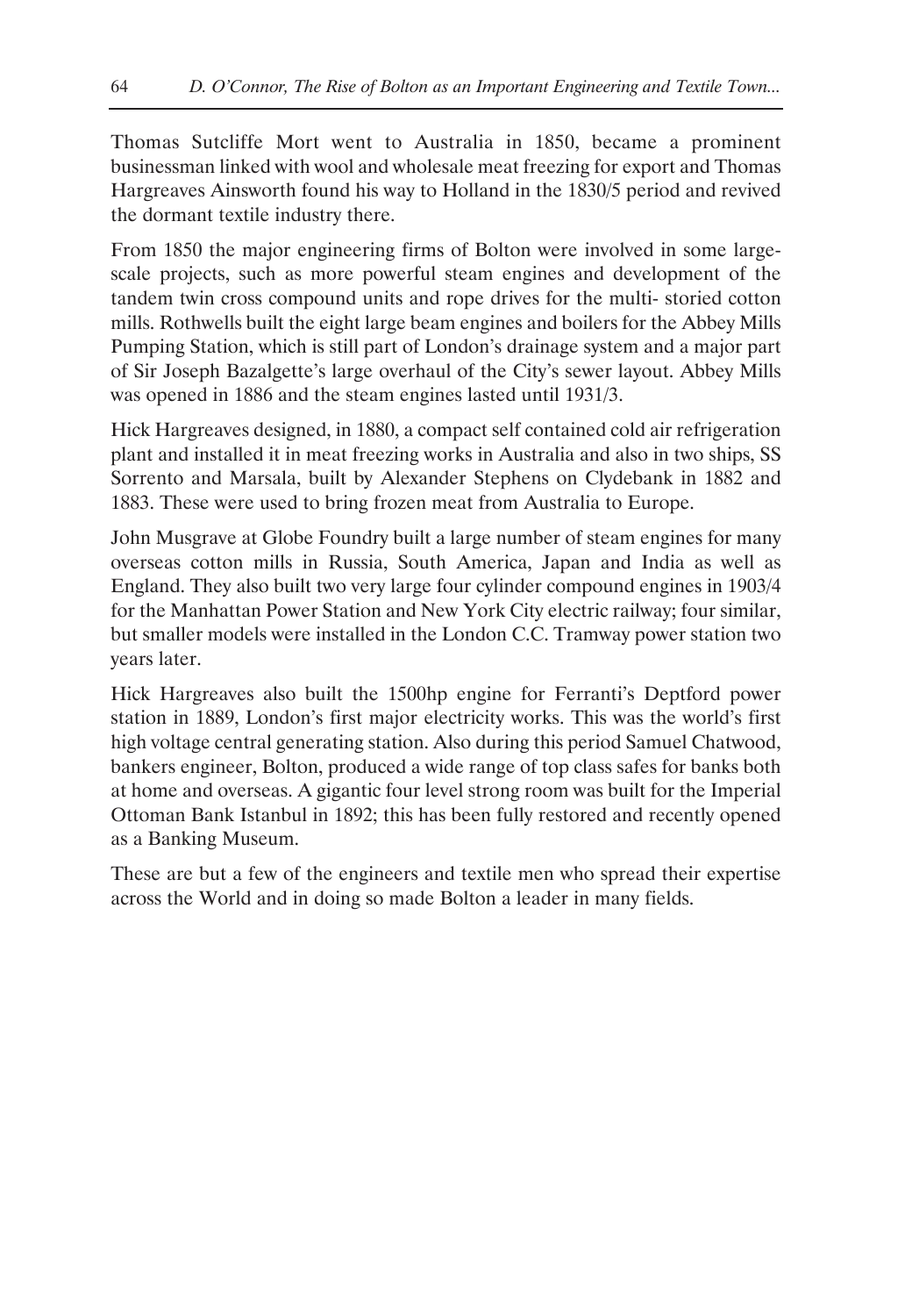

Many steam boilers could only be made in the works yard, causing much disturbance to the local inhabitants in the form of excessive noise.



Large scale production of soda and other chemicals in Bolton, by such men as William Blinkhorn and John Rainforth, created excessive atmospheric pollution.



The site of this early Bolton engineering works is now the bus station.

The strong is low that is discovered in the first car (180).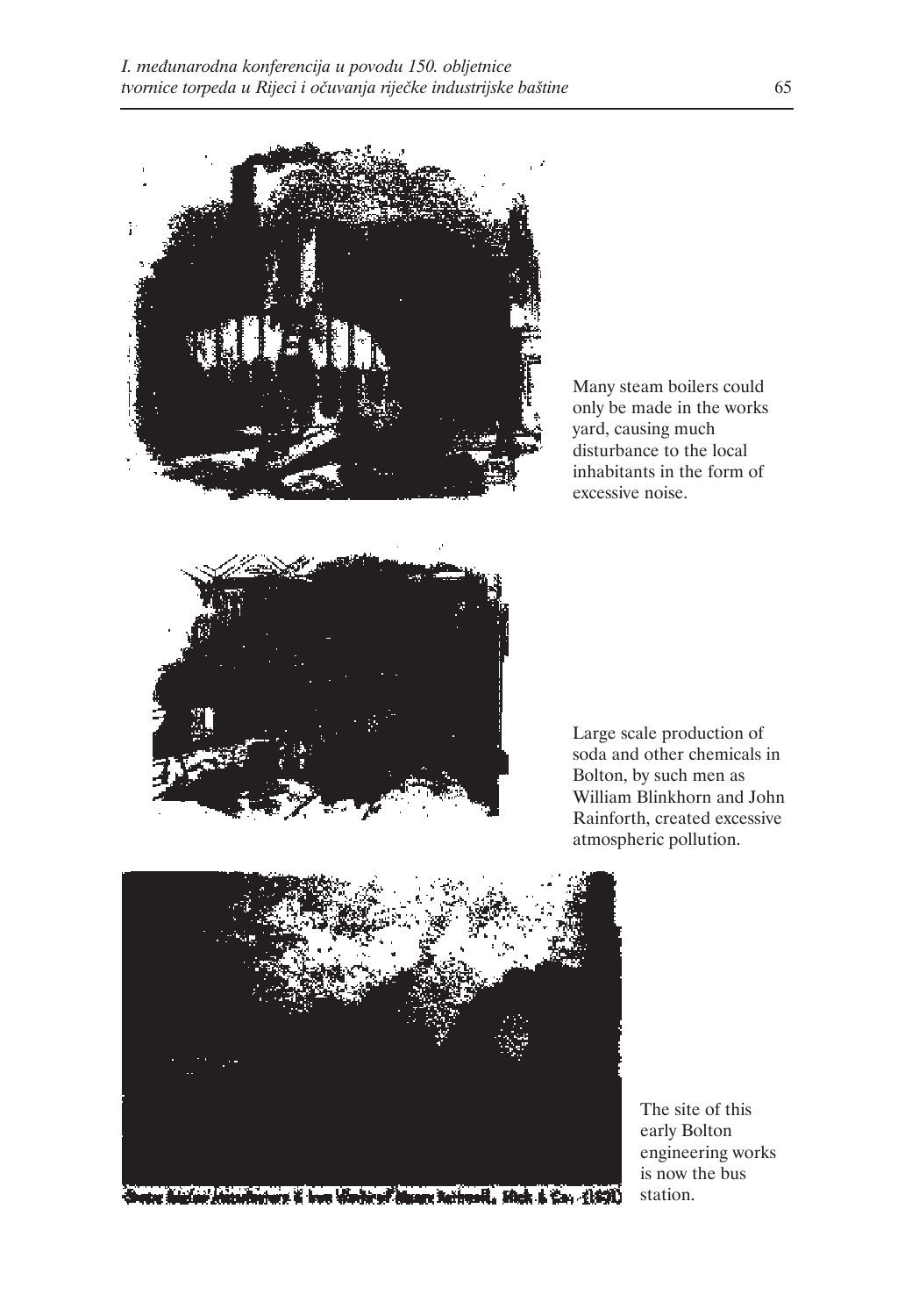

Barlow and Jones, Bolton. Cotton Mill built 1851



**All Council of American States of** 

Samuel Crompton's spinning mules inside the Abbey Mill of Barlow and Jones.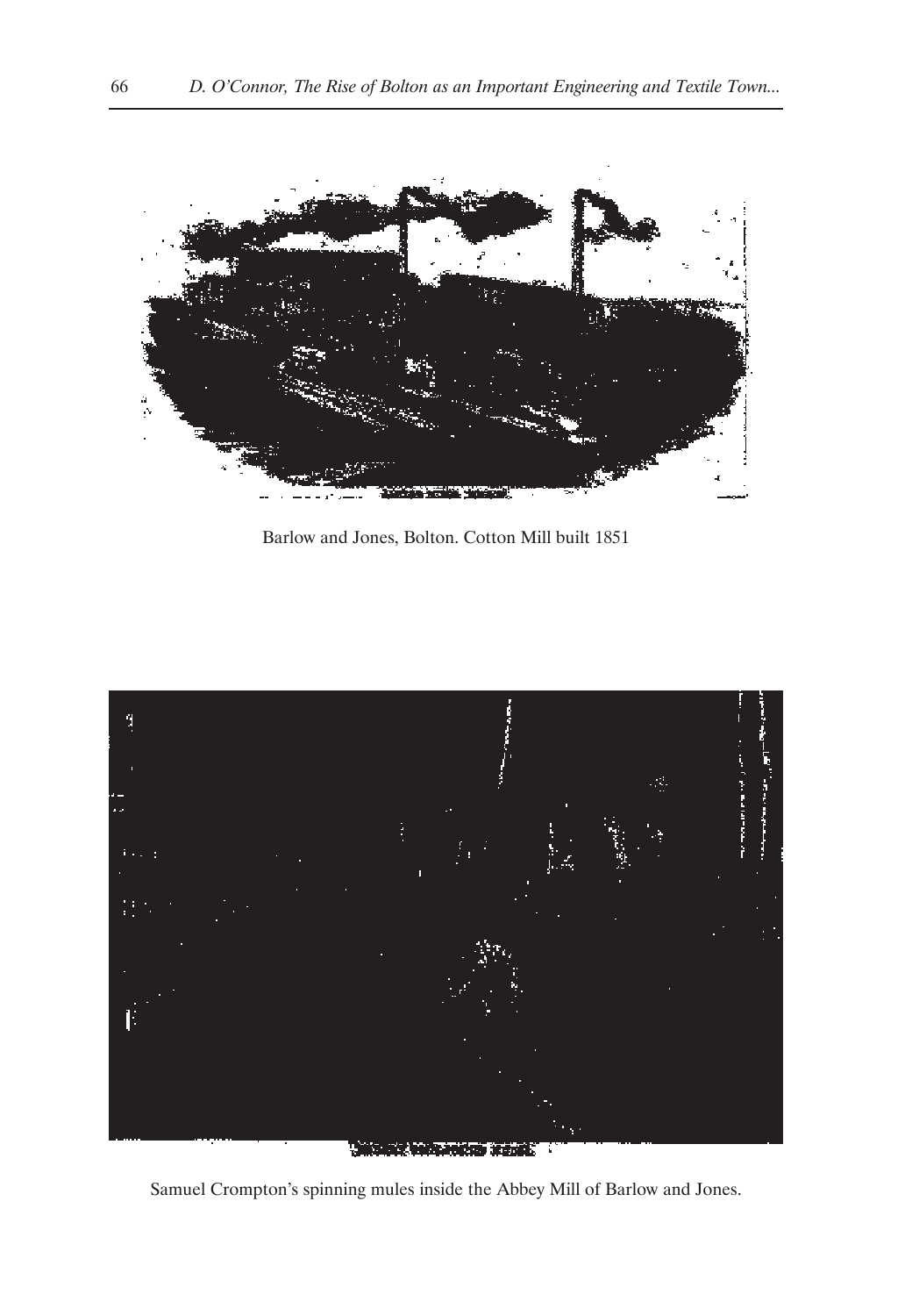

Ferranti 1000 kW alternator and Hick Hargreaves (Bolton) 1500 hp steam engine in Deptford electricity generating station 1889.



Alternator driven by 40 cotton ropes from the 1500 hp engine. Speed of rotation 120 rpm 1889.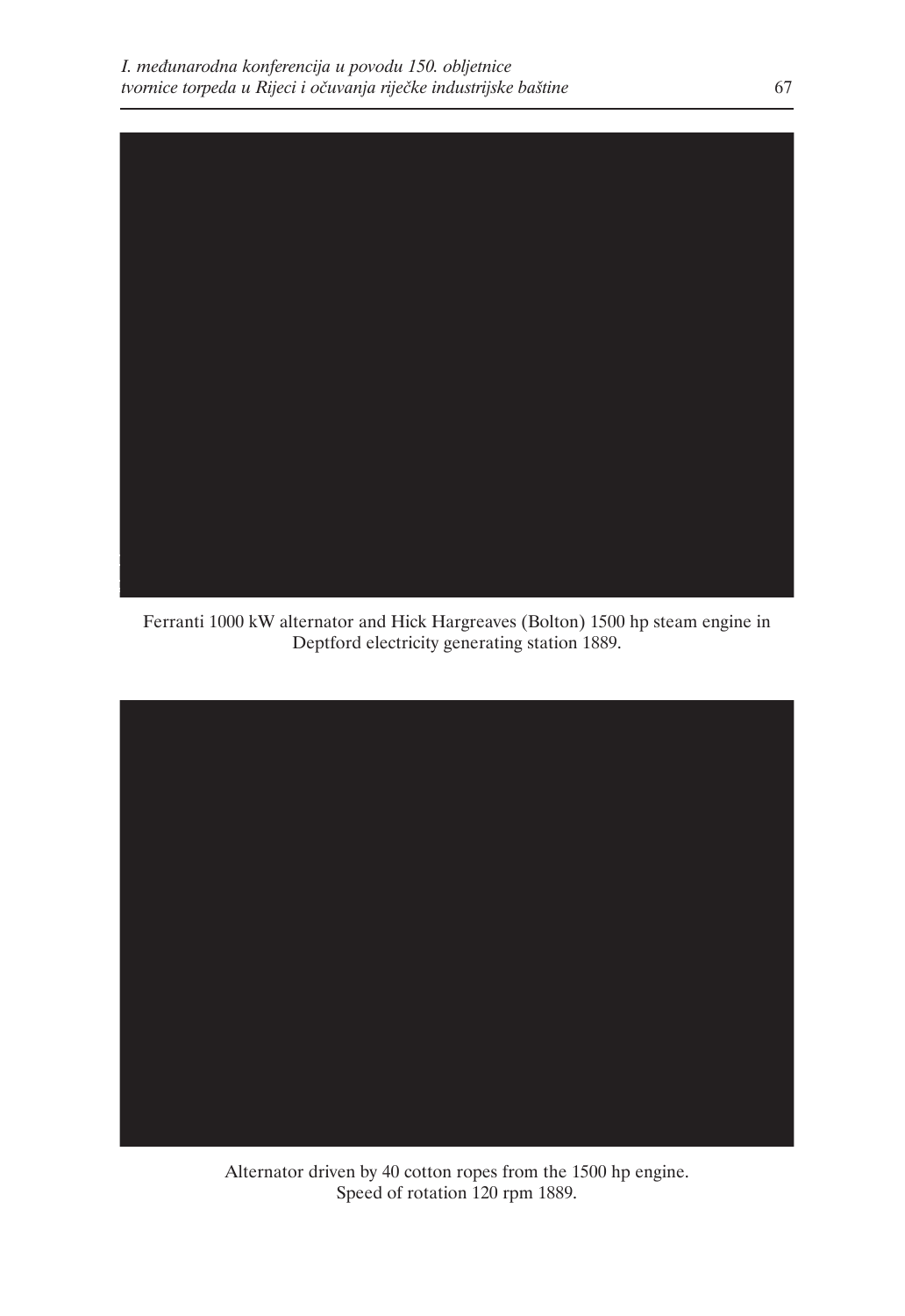## **DEVELOPMENT OF INLAND TRANSPORT**

By the Middle Ages the great Roman road system linking London with Chester, York, Bath and Exeter had deteriorated so much that the Crown issued a Decree in 1555 that Parishes had to maintain local roads at their own expense. Inevitably this resulted in further decay of the surfaces. By the  $18<sup>th</sup>$  Century carriages of goods by road was by packhorse and heavy, broad wheeled horse carts. Between 1750 and 1820 improvements followed. The privately financed toll roads were repaired, the user paying a fee, which helped to pay for the repairs of the road, and made a small profit for the backers, called a Turnpike Trust.

The Manchester Directory for 1772 shows the extent of the commercial road transport organisation. Heading the list was the firm of Matthew Pickford (still in existence) as 'London Carrier' with a twice-weekly service to London. Within 25 years this firm had expanded with 50 wagons, 400 horses and 28 canal boats. By 1818 Bolton firms had a choice of 28 carting agents, one of whom was a woman, Ann Boardman. All were prepared to travel to all Northern towns and into Scotland as far as Aberdeen, London and the South West Counties were not forgotten either. To cater for wagon repairs Bolton had, at that time, 11 wheelwrights and blacksmiths, two veterinaries who would attend to the horses and also act as farriers. An important mode of inland transport was the canal system, which, at that time, covered most of England and parts of Scotland. It all started in 1759 when the Duke of Bridgewater, owner of extensive coalmines in Worsley (3 miles from Bolton), built a 10-mile canal, including an aqueduct over the River Mersey, terminating in Manchester. As the coal was on two levels and extended under the west side of Bolton; a 42-mile underground canal system was developed with inclined planes linking the levels to an outlet at Worsley Delph (still visible today). Other canals soon followed; Leeds and Liverpool 1768 -1810, which via the River Aire in Yorkshire linked Hull with Liverpool. The Grand Trunk 1766 -79 joined the Rivers Mersey and Trent, then, via the Grand Junction, a direct waterway ran from the North West to London, thereby boosting trade in coal, salt and cotton. In Manchester at Castlefield Basin (now a pleasure boat marina) was the hub of canal traffic between the Bolton, Bury and Manchester (1791), Ashton Rochdale and Bridgewater canals, and a gateway into the National Network. Increasing delays on the canals led a group of Bolton businessmen to promote a railway to Leigh, mainly for coal traffic from Hulton collieries. It was opened on August  $1<sup>st</sup> 1828$  with a locomotive 'Lancashire Witch'. A stationary engine assisted the movement up the steep rise out of Bolton once the line was operating fully. Passenger transport in the early 19th Century was a hazardous undertaking by road, but by travelling via public houses, could sometimes be convivial. With the establishment of Royal Mail coaches, Bolton soon became a regular calling point and by 1829 44 coaches were scheduled to leave the town each week. Letters from London arrived at the Swan Hotel Churchgate, each day at 7.00 pm and departed the next day at 7.00 am.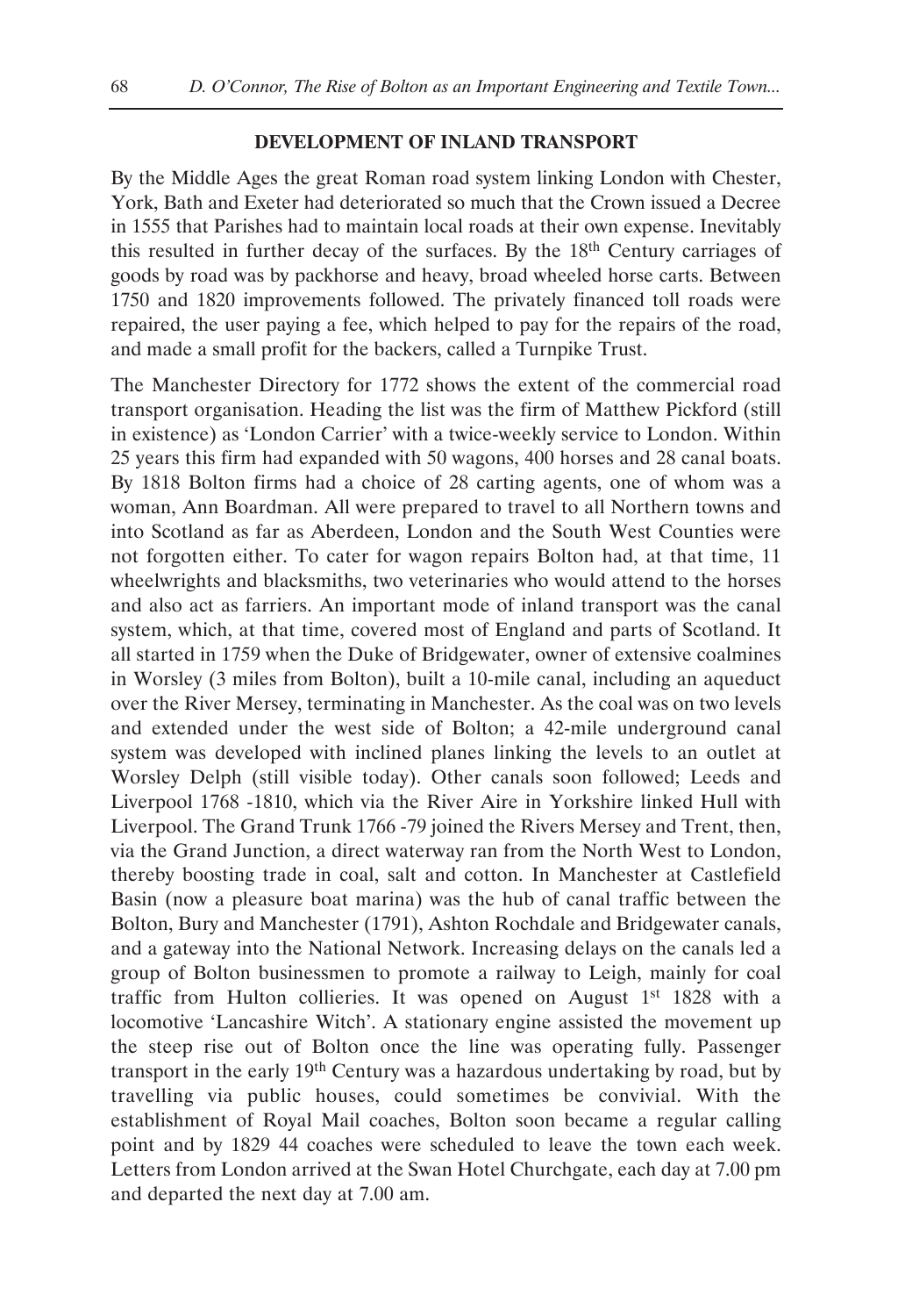The rapid expansion of railways in Great Britain came in the early 1830's when, between 1836 and 1837, 39 Acts of Parliament authorised building of railways. By 1838 the London - Birmingham line was open, this linked the Grand Junction, Warrington to Birmingham (1837) and thus by the late 1830's it was possible to go by rail from Liverpool, Manchester and Bolton to London (Bolton - Manchester line opened 1838) The railways created a tremendous expansion in engineering for Bolton and surrounding districts in Lancashire. Benjamin Hick's Soho foundry built a number of locomotives of which a collection of original drawings is held in the Bolton Archives. Peter Rothwell's Union foundry built over 200 locomotives, some even for Brunei's broad gauge lines (7 foot as opposed to the standard 4 foot 8 1/4 inches). Messrs Crook Dean and Thompson, Swift and Cole also made an unknown quantity of locomotives, details of buyers not known. Other engine builders arose in the area, such as Tayleur and Stephenson's Vulcan foundry near Warrington, and in Manchester Sharp Roberts and Fairburn's. The extent of engines usage on the Liverpool - Manchester line between 1829 - 1834 (opened fully in 1830) can be seen from a list of 36 engines used there, 17 were from Stephenson's at Newcastle upon Tyne, the rest from other local makers. By the end of the 19th Century large locomotive works were established at Crewe, Swindon, Manchester, Doncaster and Glasgow, and at Horwich, 6 miles from Bolton, the Lancashire and Yorkshire Railway had a large workshop and iron foundry. The railway soon spread overseas and England's locomotive builders supplied many 'Firsts'. Stephenson's supplied 'America' to USA in 1829, in 1835 three engines to Belgium and a loco named 'Der Adler' to Germany. Two years later in 1837 Tayleur and Stephenson sent the first engine to Russia for St. Petersburg. Over the years many more engines were exported before the end of the 19th Century to India, South America, the Argentine and Japan.

Thus the fame of Great Britain's railway engineers was spread rapidly across all parts of the globe.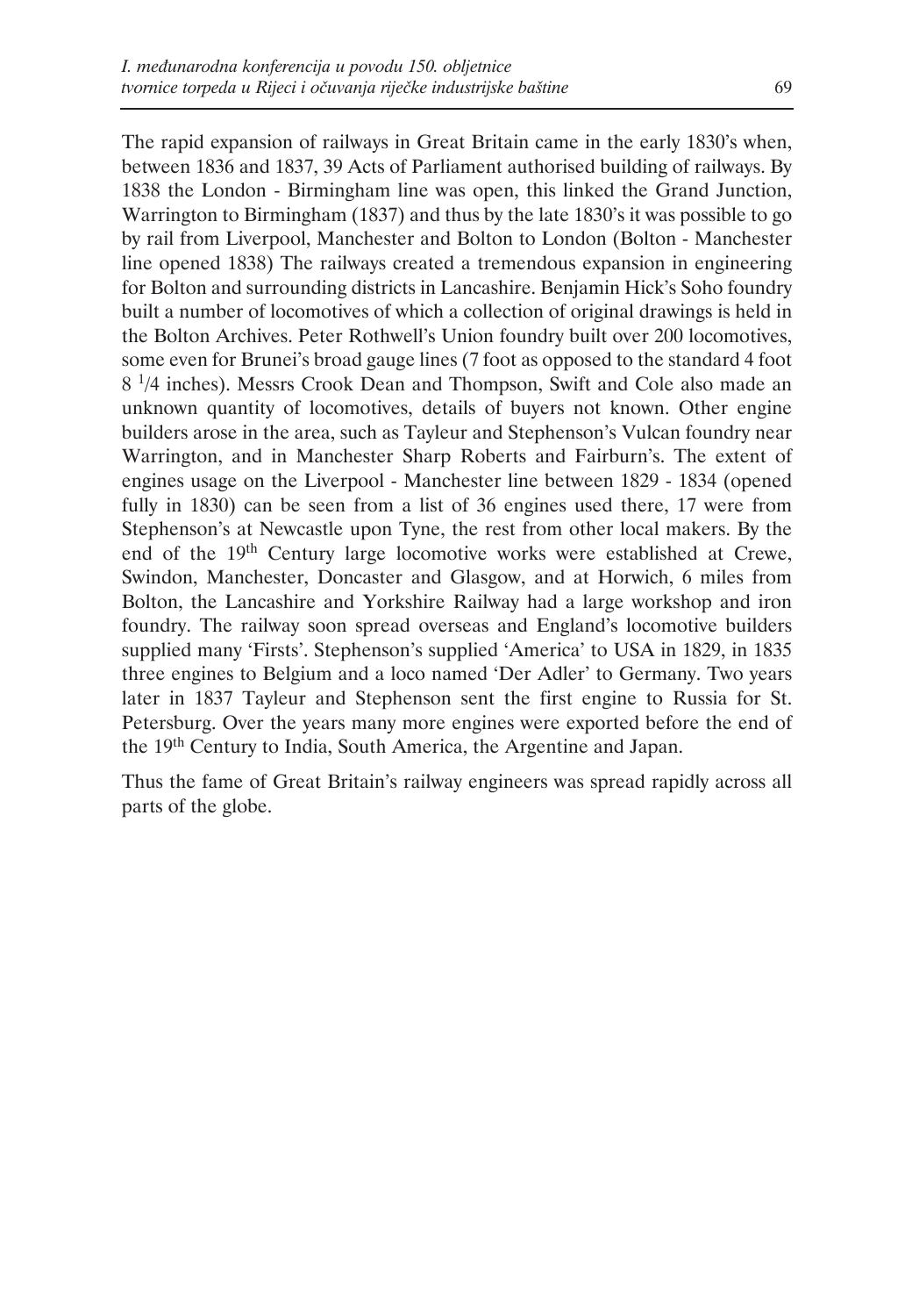

7-foot gauge engine made by Rothwells Union Foundry, Bolton for Bristol and Exeter Railway 1853

The "Union" patended in 1834 by Benjamin Hick. The first locomotive made by Rothwell Hick And Rothwell, Union Foundry Bolton

Stephenson's standard passenger engine 1836. Stabilised design features blast pipe in tunnel, steam dome, safety valve, self-acting gear, and horizontal cylinder.





1895 express angine, built at Gorton, Manchester, for the Manchester, Sheffield and Lincolnshire Railway.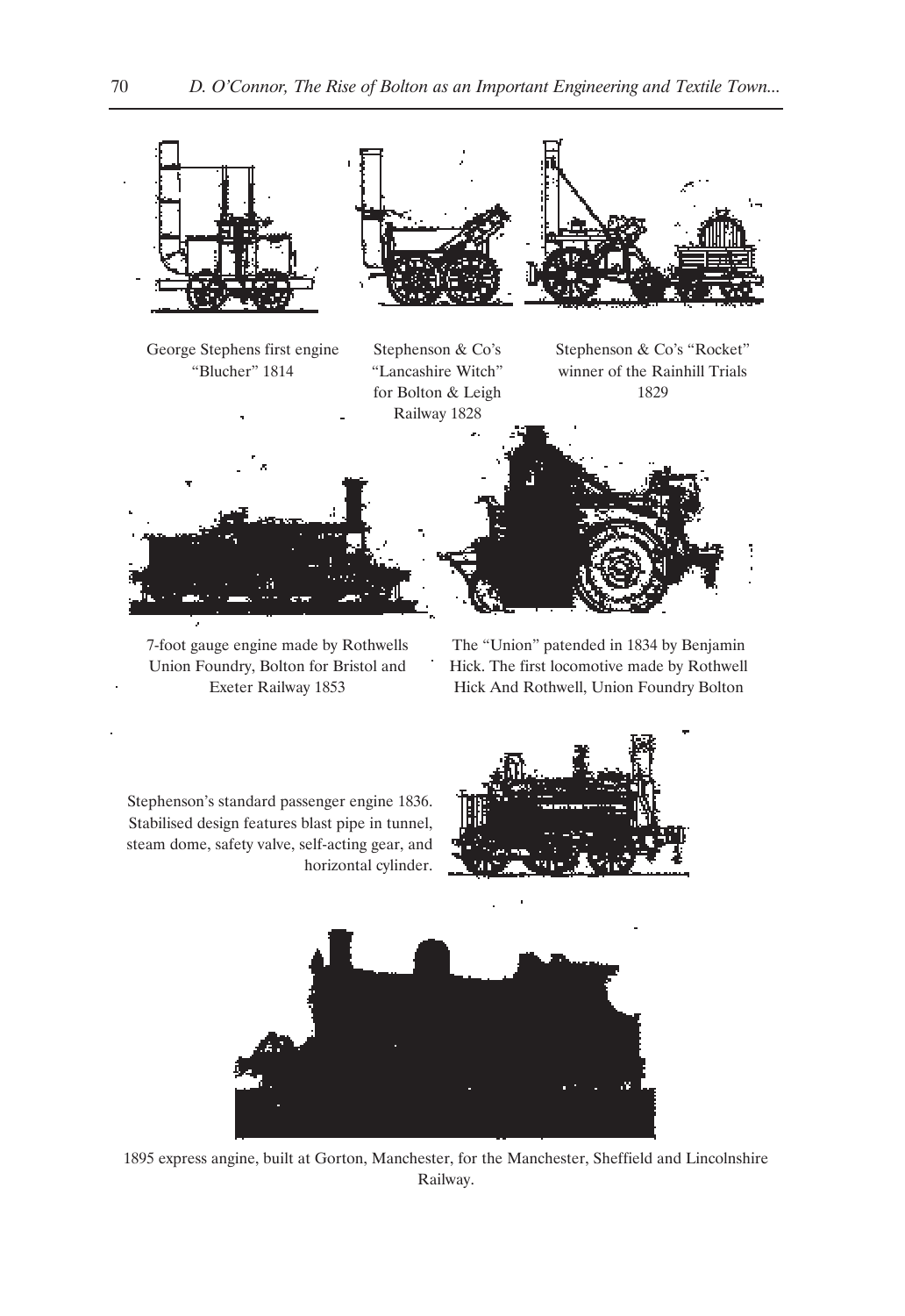

# **FOUNDATION OF LOCAL GOVERNMENT**

On January 31 1792, an Act of Parliament, 32 GEO 11 CAP 71 passed into the Statute Book and the twin townships of Great and Little Bolton moved away from Manorial Court Laws towards industrial eminence. The town at that time, little more than a village, was centred on the Parish Church, and five minutes walk in any direction lay fields.

The Act permitted the Enclosure of Bolton Moor, on the west side of the town, and its sale in lots for business and domestic purposes. The Act also created two separate Board of Trustees to formulate policy whereby money could be raised for public purposes such as watching and cleansing, and also to establish obligations to aid the poor by levying a charge on business premises and certain homes. This was not perfect but at least with appointed overseers, an improvement on the Elizabethan Poor Law of 1601 which relied on moral considerations only. The Trustees appointed, which were, 40 for Great Bolton 30 for Little Bolton, were required to be in possession of real or personal estate of £1000 and £500 respectively. The first sale of lots came in 1793, which resulted in Annual lease payments of £2595. One of the first acts of the Trustees was the overhaul of the Poor Law System. A Poor House already existed in the town centre, this was closed and more spacious premises built about 1812, on the outskirts of the town (Fletcher St. Barracks now on the site). Following the formation of the Bolton and District Poor Law Union a workhouse was built at Fishpool (now part of the Royal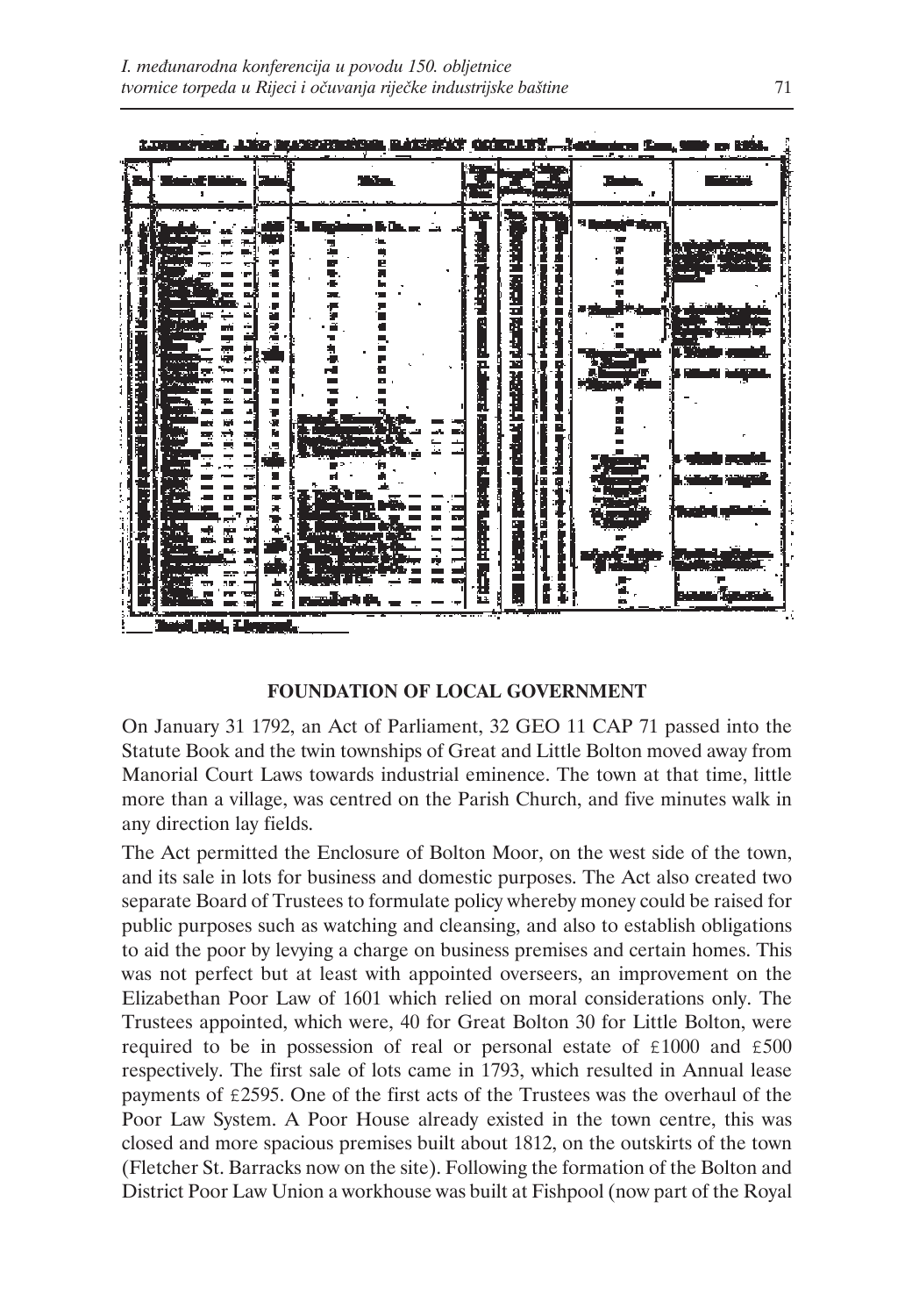Bolton Hospital). The Little Bolton Minute Books (Bolton Archives) give some indications of how the growing population suffered from pollution by noise, smoke, and chemical fumes. The Trustees, in 1818 received a complaint over boiler making at a local works, a deputation claimed that they were 'unable to bear the dreadful annoyance for 15-16 hours a day'. As rivetting and plate forming was all done by hand and heavy hammers, the firm were told to enclose the assembly area or face litigation. The early cotton mils each had a lodge of water near to the engine house; this was always warm from the steam engine exhausting into it, a form of energy conservation. In February 1832 a long complaint was registered regarding the factory of John Lum, it included the following, 'his extensive lodge of filthy warm water, the stinking effluent of which is regularly penetrating our dwellings'. He was given 90 days to rectify the problem or risk fines. Two local men, William Blinkhom and John Rainforth, were manufacturing sulphuric acid and other chemicals needed by the bleaching trade. They created such poisonous fumes that they both had to close down. Chemical manufacture in general, moved down towards the River Croal at Farnworth. The smoke from mill chimneys was a continuous source of trouble for the Trustees; they maintained a 'Chimney Raising Book' (Bolton Archives) and those entered in it were ordered to raise their chimneys to disperse the smoke over a wider area.

The water supply of both Great and Little Bolton was enhanced in 1818 when the Bolton Waterworks was founded, with plans for expansion in catchment matters. In January 1824 a large reservoir, on the moors to the north of the town, was planned with a proposed 25,000,000-gallon capacity. This capacity was raised to 30,000,000 when the contract was advertised in July 1824, which included cast iron pipes of 12 inch diameter to take the water, by gravity to the town. By February 1827 the Water Company was in a position to supply works and homes at varying rates.

In July 1820 the leading industrialists, Isaac Dobson, Benjamin Hick, Thomas Hardcastle and Peter Rothwell, formed the Bolton Gaslight and Coke Company. They provided gas for industrial lighting, street lamps and public buildings. The illuminating quality was not particularly good, as the naked flame was, by reason of its shape, called 'Bats Wings'. There were disputes with the Little Bolton Trustees over costs and quality, which led them to consider making their own gas, but these were shelved on estimated capital costs.

Because of open gas flames, oil soaked wooded floors and dust; the 19<sup>th</sup> Century cotton mill was a serious fire risk. Both Boards of Trustees bought horse drawn fire engines, as did a number of mill owners. These were manually pumped by teams of men, some of the engines were quite powerful for the day, but once a cotton mill set alight it was almost impossible to prevent complete destruction.

In August 1850 a Bolton Improvement Act abolished the separate Boards and founded the Municipal Corporation. Having overcome the political troubles following the 1832 Reform Bill, and the 'Plug Riots' of the 1840's (Forcible removal of steam boiler washout plugs to cause mill shutdown), the town set course for its position of engineering and textile prominence. Public utilities such as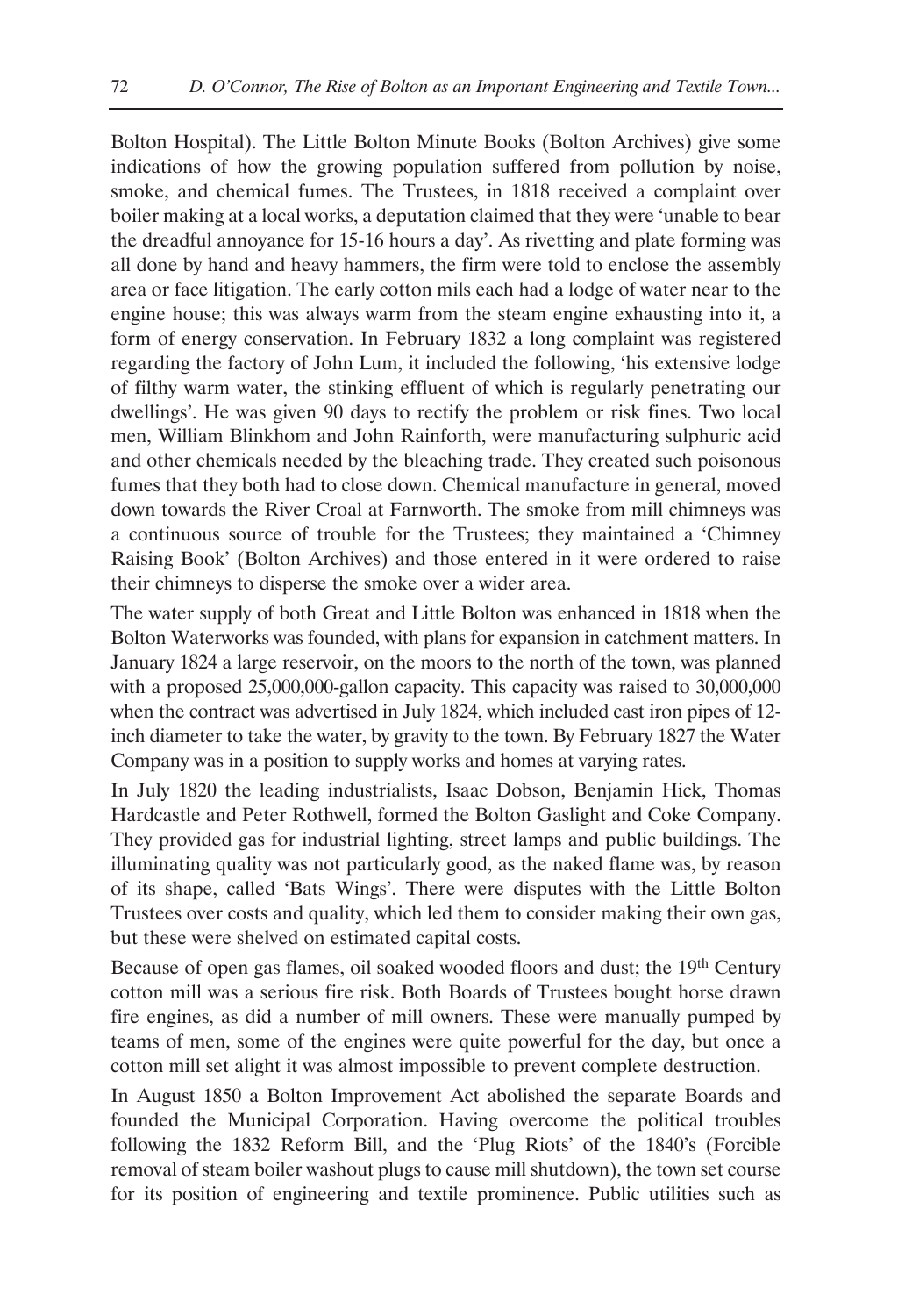drainage and sewer works and expansion of the early Mechanics Institute into a technical college followed with the help of industrialists. Then came Elementary education, after the 1870 Education Act, and public open spaces (Queens park as an example) appeared in various parts of the town for the free use of its population.

The spread of the Co -operative movement, with its emphasis on employees and equitable ideals, created the Bolton Co-Op Society in 1859 and, by the turn of the 19<sup>th</sup> Century, was in fact the largest single retail organisation in the town and provided everything its members required in food, clothing and entertainment. It survived until the extensive reorganisation the 1960's following changes in industry and the alteration in the way of life for the majority of Bolton's inhabitants.

# **TRANSITION: WORKPLACE TO CONSERVATION AREA**

The 19th Century expansion of Lancashire textile industry created the rows of terraced housing for the employees of the many cotton mills. A rough and ready communal existence gradually developed centred on local churches, schools, public houses and corner shops. The mill owners built their opulent residences in the suburbs away from the continual smoke from factory chimneys and domestic hearths. Bolton mill owners were no exception to this trend. The employees did have some respite by waggonette trips to the countryside for picnics and Sunday School outings, and would have been introduced perhaps to the villages of Barrow Bridge and Eagley, both only 3-4 miles from Bolton and on the edge of open moorland. Both places were examples of successful social experiments for textile employees and are now Conservation Areas.

## **BARROW BRIDGE**

In the late 18th Century a Mr Whewell built a small stone cotton mill on the banks of Dean Brook Halliwell. This was later bought, demolished and rebuilt lower down the Brook by Robert Lord, who with the aid of a 42 foot waterwheel, produced cotton on spinning mules. In 1830 a wealthy Manchester cotton magnate, Robert Gardner, bought this mill, and a large tract of land, together with 25 cottages. He demolished the old mill and replaced it with a four storey one, with new machinery powered by the steam engines of Benjamin Hick of Bolton. At the same time five rows of spacious houses were built, with a water supply from a new reservoir close to the topmost row, others were built on the banks of the Dean Brook at the top of the village for senior employees. A large building was erected close to the houses and used as a school, day and evening, and as a venue for public gatherings. To manage this village Robert Gardner entrusted his partner Thomas Bazley, and in doing so created a model based on equitable principles, fair wages and good accommodation. To further this ideal both men were agreed that it could only function if it was unencumbered by public houses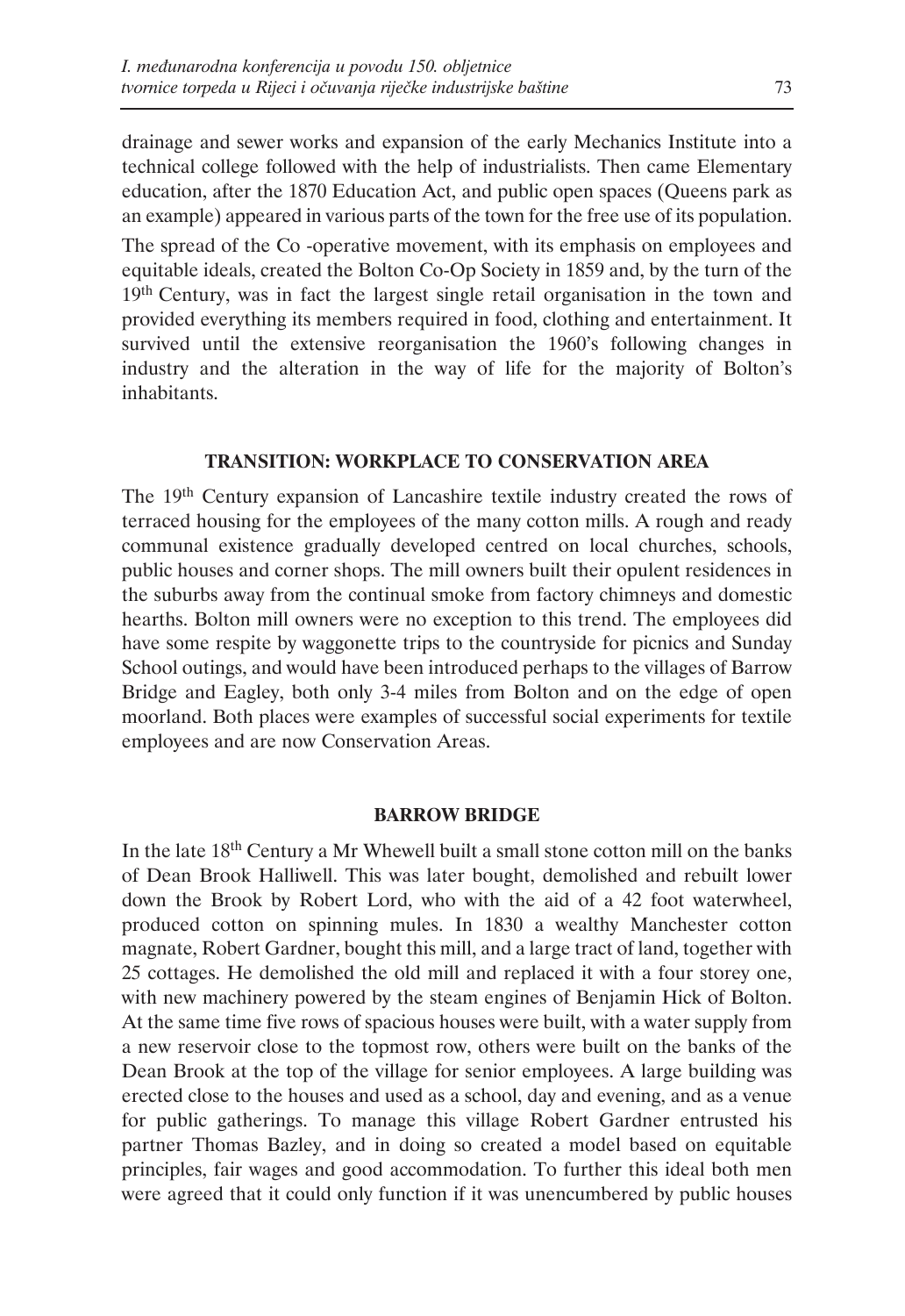

Map of Bolton 1824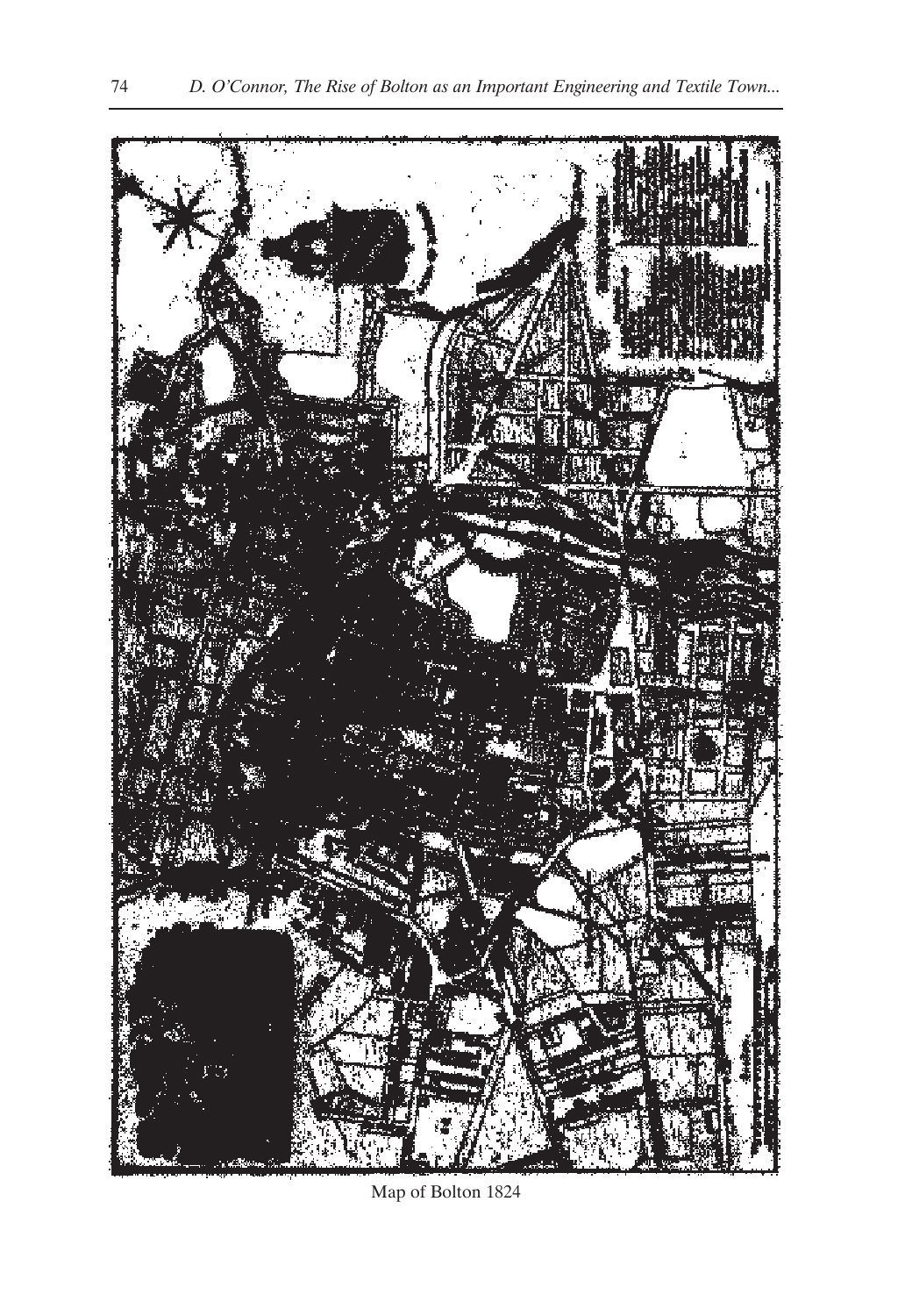

Map of Bolton 1792-3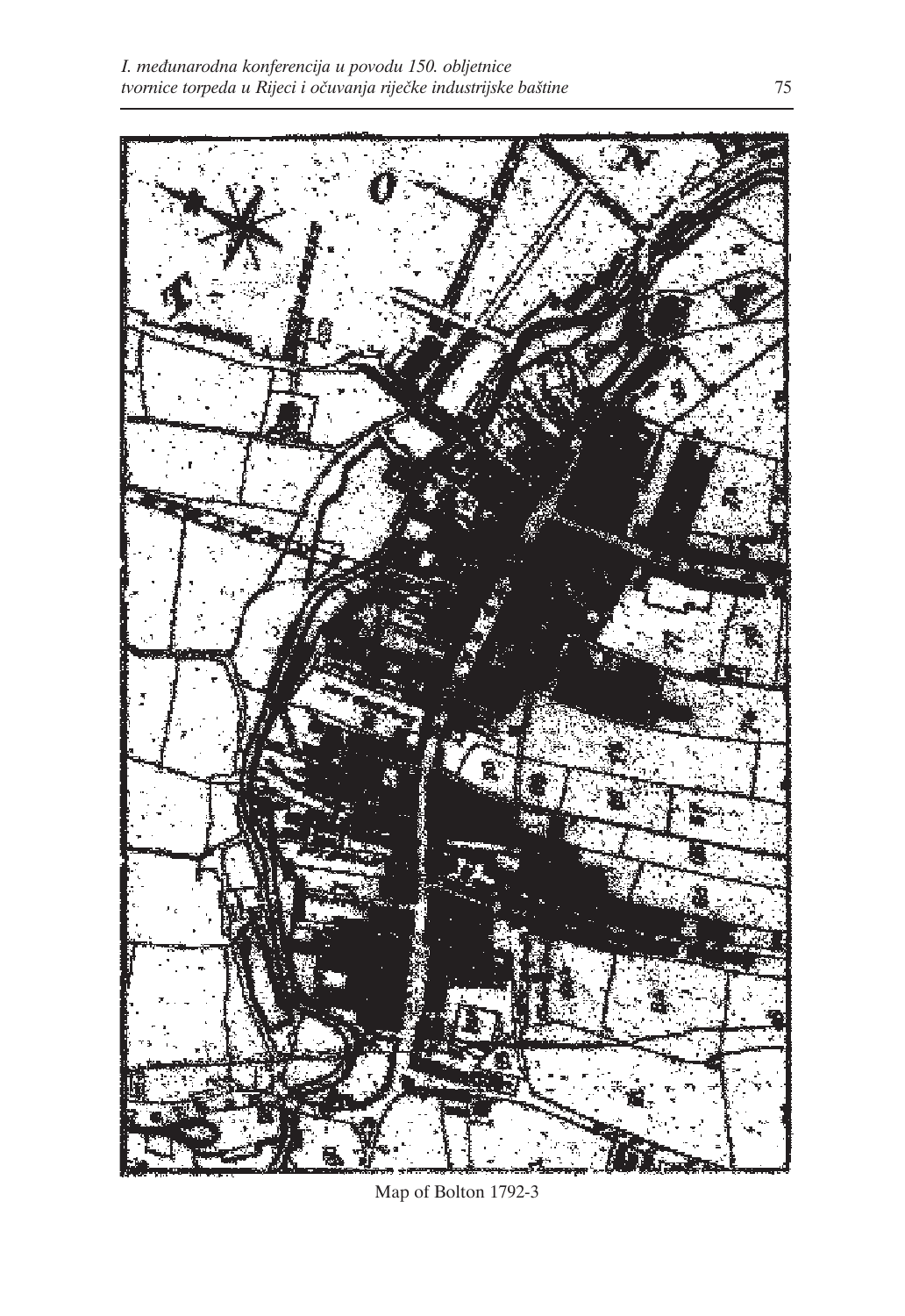

Robert Lord's mill circa 1800-10



Dean Mills circa 1810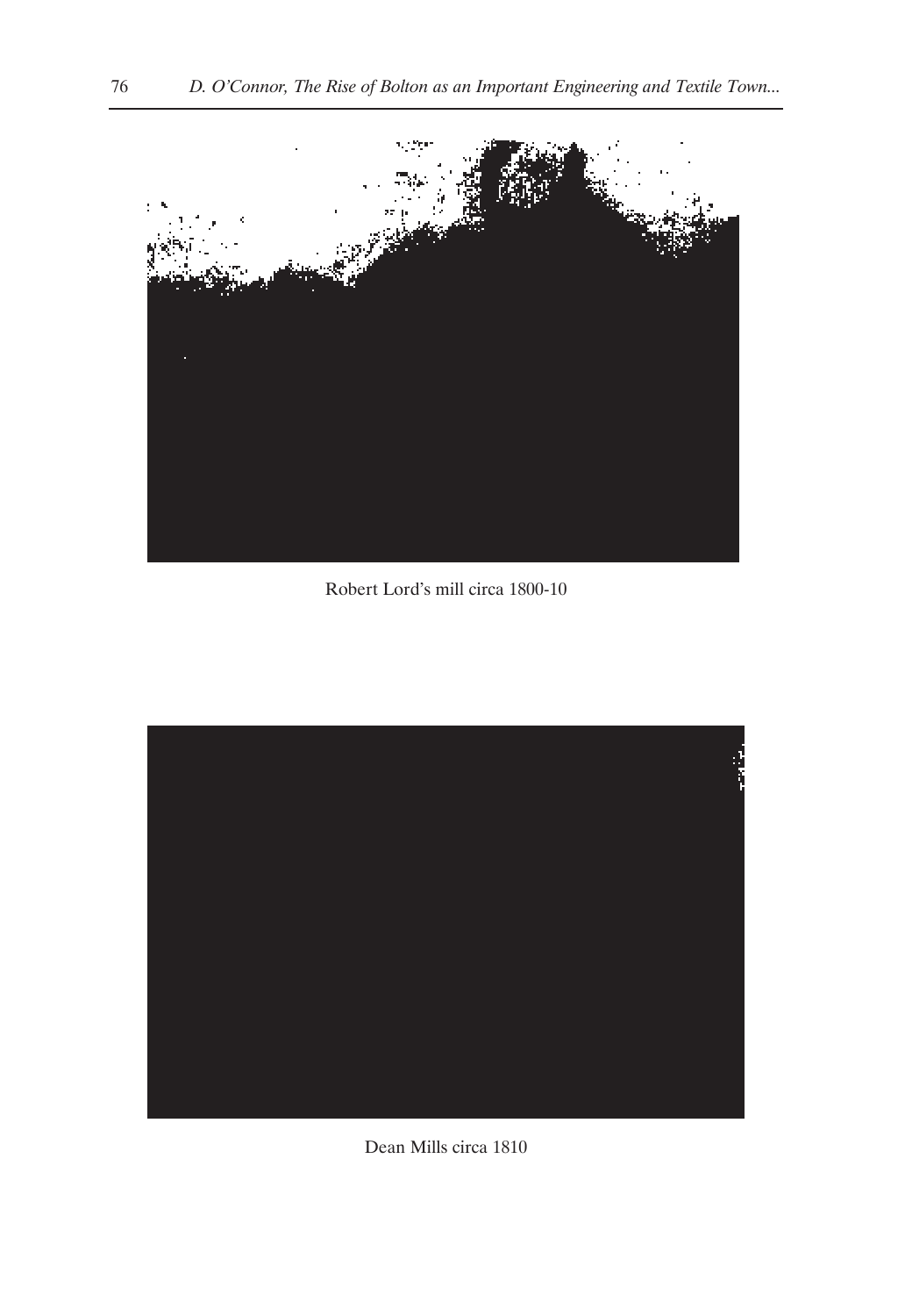

Dean Mills 1913/14 prior to demolition



Sito of Dean Mills today (2003)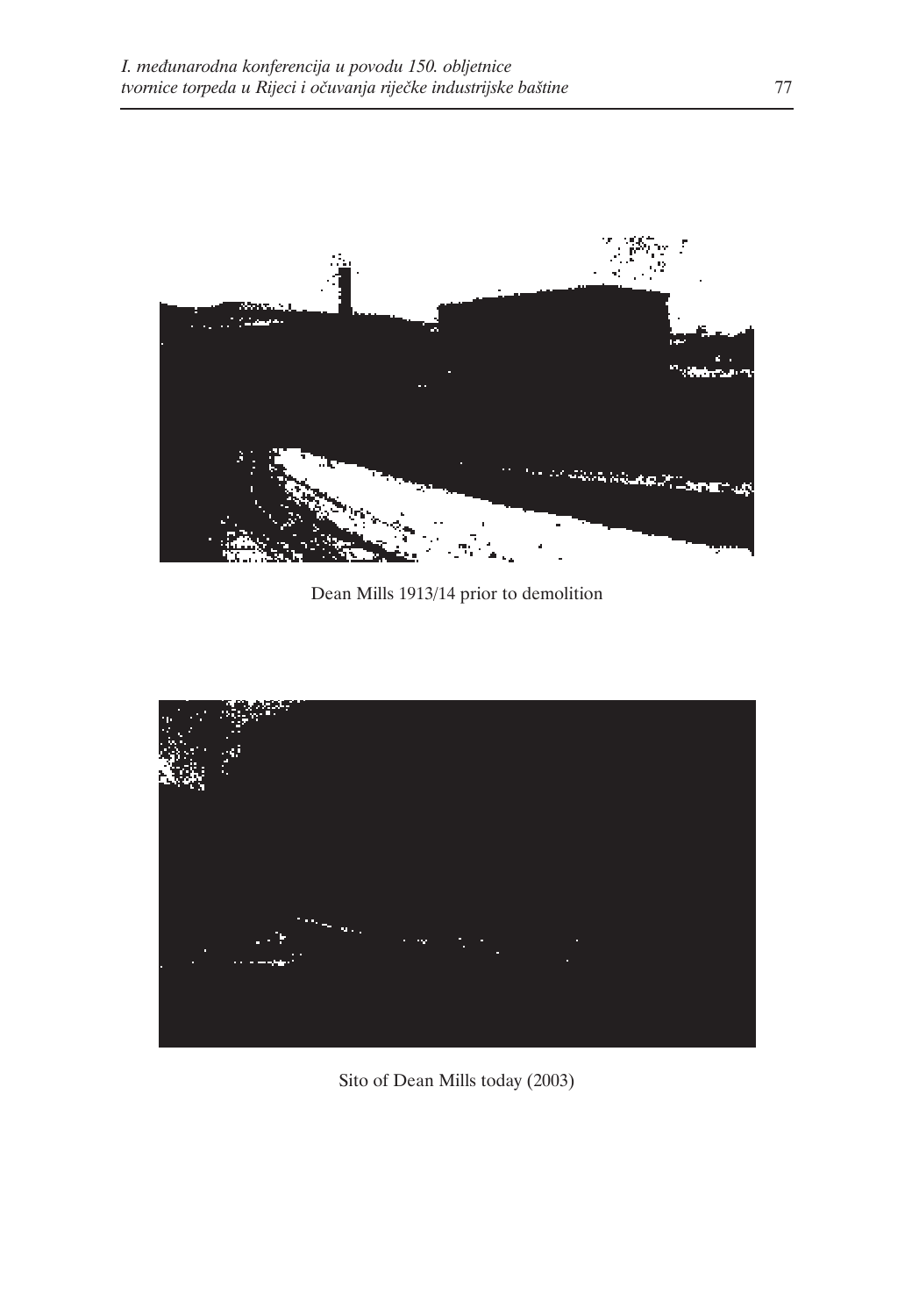

Dean Mills factory houses today (2003)



Dean Mills senior managers houses today (2003)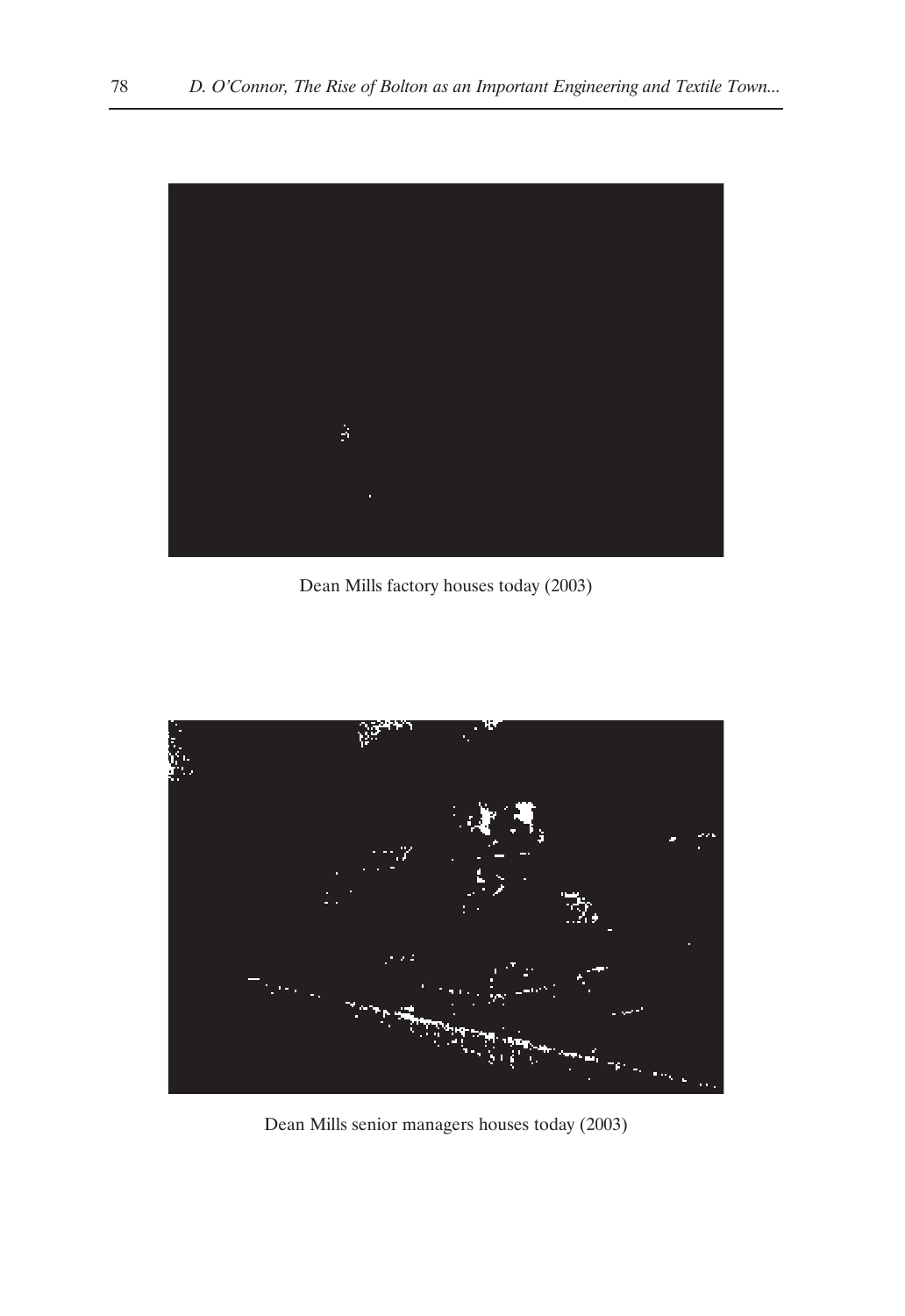and denominational churches. The village school reflected this as the four teachers were from Roman Catholic, Methodist, Church of England and Baptist faiths. Both men did however encourage their employees to follow their own religions at the local places of worship.

The population of Barrow Bridge grew as the mill expanded. The 1841, 1851 and 1861 Census gives the following numbers of population as 238,422 and 440 respectively. Robert Gardner died in 1866 and the mill and estate came under the full control of Thomas Bazley, who had in fact retired from active participation in 1859. In 1867 he sold the entire estate and mills to a Manchester textile family called Callender. After two members of the family died, a serious financial situation arose in 1876, which revolved on some complicated legal responsibilities, and the matter was placed in the hands of the Chancery Courts, which resulted in complete closure in 1877. The village became known as The Deserted Village'. Various attempts were made to revive business, but to no avail and the mills were demolished prior to the 1914/18 War. Life at the village did revive in the shape of market gardening, a commercial laundry, boating lake and tearooms, and survived as such into the 1960's. The lake is now a car park, the Institute now converted into prestigious apartments and the whole village is now a Conservation Area under Bolton Metropolitan Council.

# **EAGLEY MILLS AND VILLAGE**

About the time Barrow Bridge was being established, a similar project was unfolding three miles away on the banks of Eagley Brook, where a William Langshaw, in 1792 built a spinning mill on land leased from the Earl of Wilton. The Earl became its owner following threats of prison for Langshaw, who had illegally felled trees in building the mill. He promptly re leased it to a Mr Wakefield, who expanded it as business improved. After one or two more changes in lessees, the Chadwick Brothers in nearby Eccles Manchester took it over in 1820. Ten years later all was sold to Messrs J & N Phillips of Tean Staffordshire and in 1856 after much expansion, Arthur Greg, a Director of Phillips came to Eagley as Managing Director. He was a grandson of Samuel Greg, founder of Styal Cheshire, mill and model village (now owned by the National Trust), and set about the creation of a similar establishment. Extensive building followed up to 1893 when the last mill was opened, by which time over 2000 local people were employed there. It became, in 1896, a part of the Coates of Paisley organisation under the title of United Thread Mills. Business fluctuated between the two World Wars, a boom in the immediate post 1939/45 war years faded away with imports in excess of exports of textiles and in June of 1972 Eagley Mills closed forever. Two separate building firms redeveloped the area and some of the mill buildings into expensive private residences in accordance with Bolton Council's Conservation Rules.

As the mills expanded so did housing, by 1838 eighteen cottages has been built by the mills and a large managers house 'Sandbanks' appeared in 1847. Three years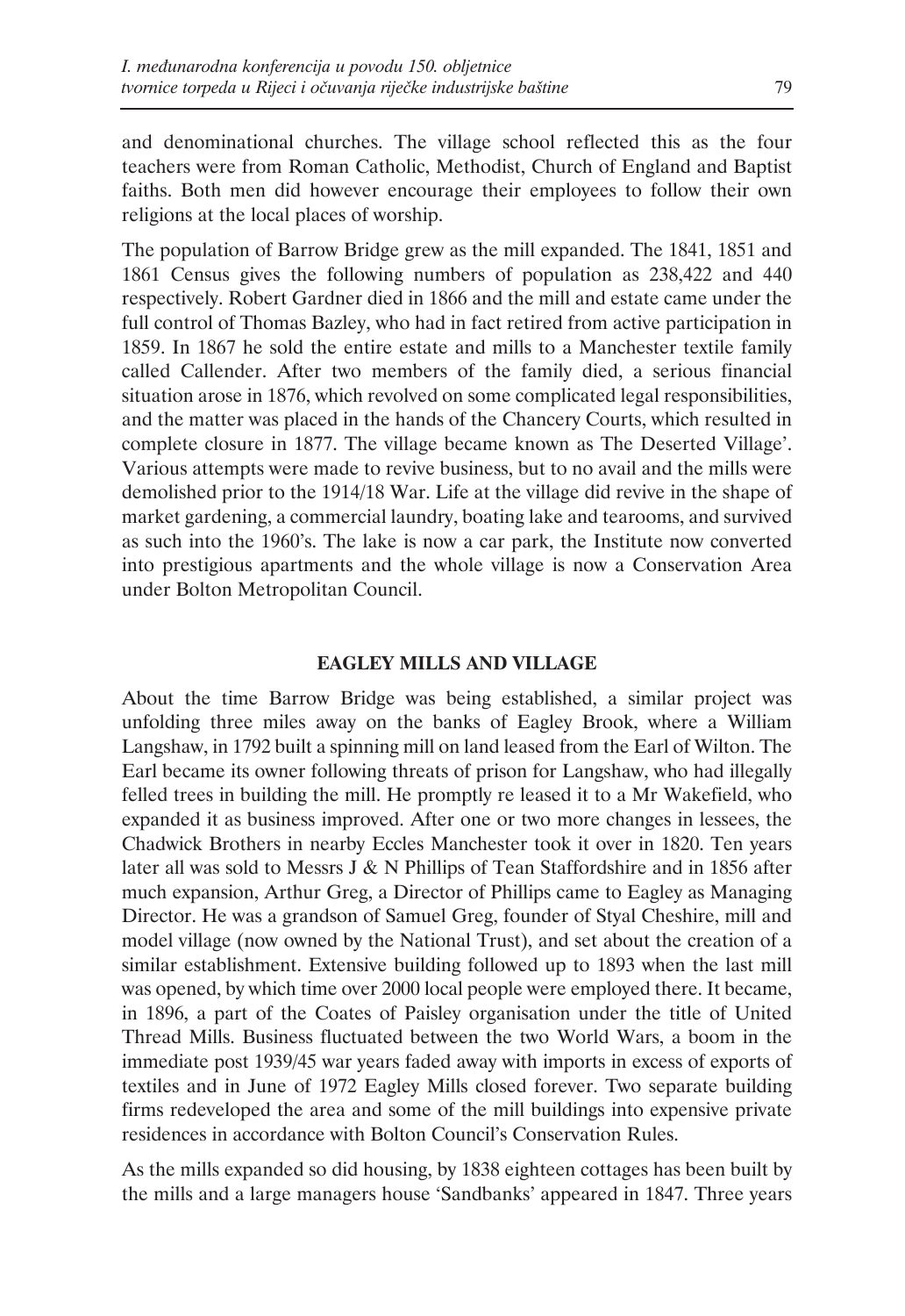

1792 surveyors plan, shows William Langshaws' mill on the left hand side.



Eagley Mills 1886, note original mills in foreground



Road through the village, former Eagley Co - Op on the right hand side.



Eagley Mills factory employees' houses at Eagley Bank.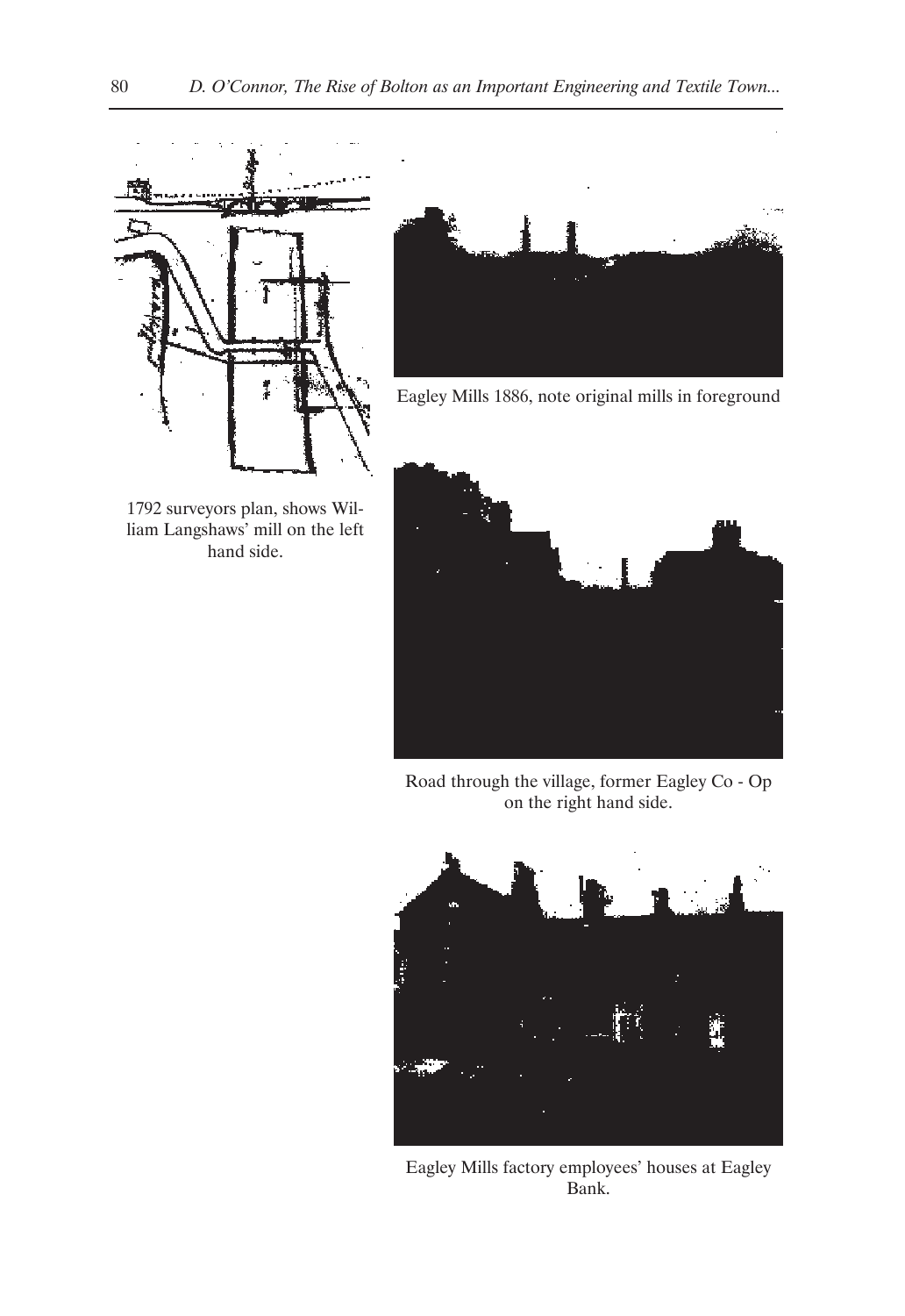later six managers houses had been built and in 1853 forty-four had been built at Eagley Bank in 1868 eleven had appeared near to the school (built 1851). In November 1860 Arthur Greg brought his new wife, Margaret, to live at 'Sandbanks'. She soon became involved in village activities. Over the years she encouraged the Sunday school, taught girls rudiments of cooking and kept an eye on the general welfare of the mill workers. Over the years sporting activities were encouraged as well as Glee Clubs, a choir, and other musical occupations, also summer fairs and winter carols round the village, headed by the old established brass band (still in existence today). The Co -operative ideals reached Eagley in 1859 and 139 villagers founded a branch (Register in Bolton Archives). By the time (1924) of its amalgamation with the Bolton Society it had three large shops and at least twelve houses for rent to members, and matched the other social organisations such as the Book Club (later the library), Mutual Improvement Society and the Nursing Association. All of which made Eagley a fairly selfsupporting village running on similar lines to the one at Styal. The village today still retains some of its original features and attitudes and is preserved, to some degree, from the encroachment of modern ideas and uncontrolled building expansion by Conservation Regulations.

# **CONCLUSION**

This paper shows how British and in particular, Bolton industries developed. It was into this period of change that Robert Whitehead was born, and grew into the fine engineer we know of today. Indeed it could be argued one of the finest that Europe has produced.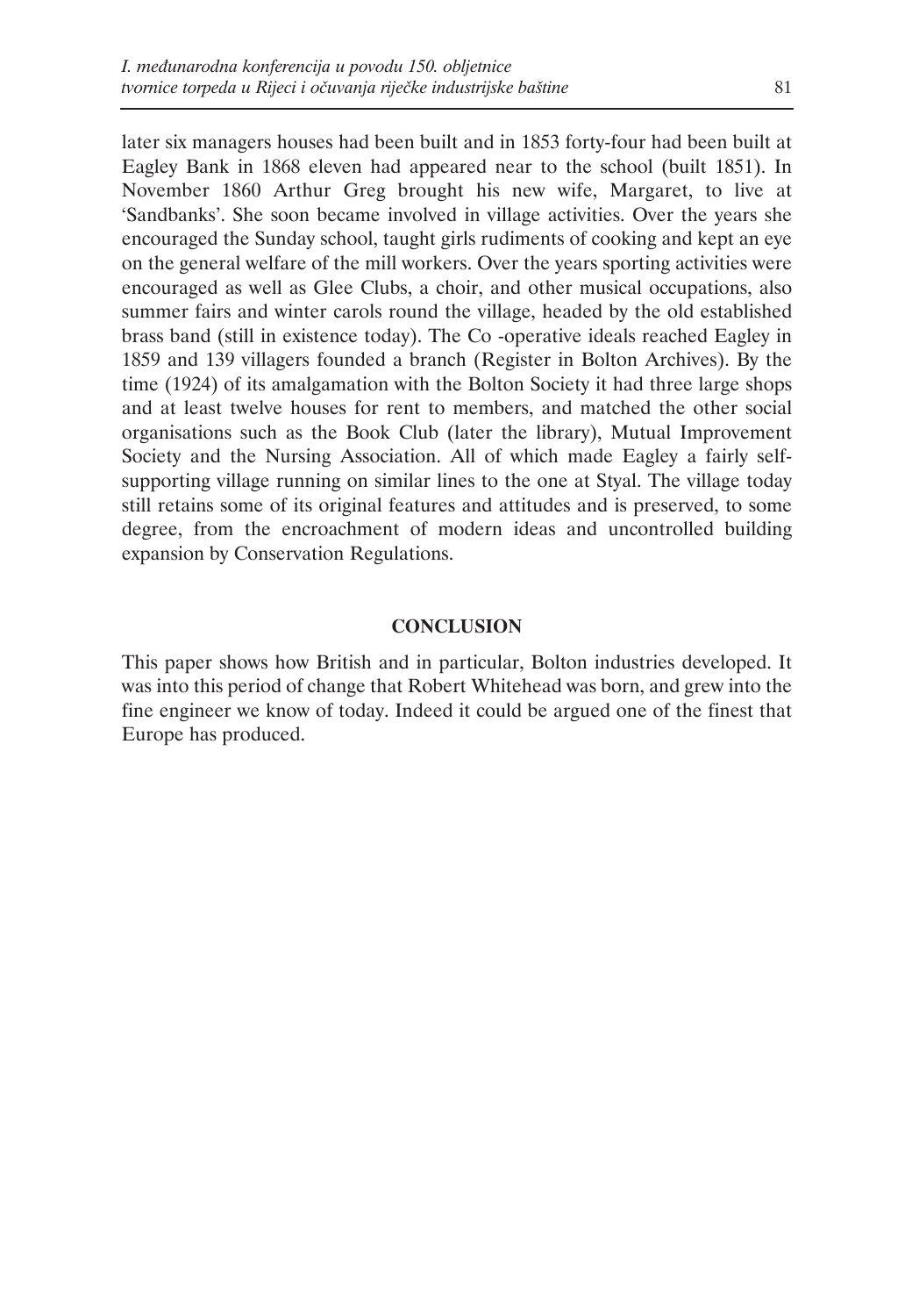# *Sažetak USPON BOLTONA KAO VAŽNOG TEHNIČKOG I TEKSTILNOG SREDIŠTA U ENGLESKOJ OKO 1800. GODINE Denis O'Connor*

- *1. Ekspanzija ručnoga tekstilnog zanata koji je u Boltonu osnovan davno prije. Tkalci posjećuju sajmove u Manchesteru (udaljenost 12 milja) još prije 1800. Izbjeljivači tkanine eksperimentiraju s klorom da bi udovoljili zahtjevima za odjećom. Prve tvornice pamuka. Podaci o stanovništvu.*
- *2. Strojni proizvođači tekstila pojavljuju se u Boltonu prije 1800. godine. Projekti temeljeni na izumu Samuela Cromptona* Spinning Mule *1779., u kombinaciji sa* Spinning Jenny iz 1764. Jamesa Hargreavesa *i* Roller Spinning *iz 1769. Richarda Arkwrighta. Osnovano tijelo za poboljšanje rada i ekspanziju pamučnih predionica u Lancashireu. Rudnici ugljena u predgrađu.*
- *3. Osnovane tehničke tvrtke poput* Crook and Dean, Benjamin Hick, Peter Rothwell, Dobson and Barlow, Thompson, Swift and Cole*. U planove za ekspanziju tih tvrtki uključeni parni strojevi koji se temelje na izumu Jamesa Watta.*
- *4. Napredak u prijevozu, prelazi se s konja i kola, diližansi i teretnih konja na proširenje kanala i željeznice. Koriste se kanali Bolton, Bury, Manchester koji se potom spajaju na nacionalni sustav u Manchesteru. Lokalno se grade barže za kanal. Godine 1828. pušta se u promet željeznička pruga između Boltona i Leigha (prva javna željeznica u Lancashireu). Veza s nacionalnom mrežom nakon puštanja u promet željezničke pruge Liverpool – Manchester 1830. godine, koja doživljava ekspanziju u smjeru Birminghama i potom Londona. Lokalne tehničke tvrtke grade brojne lokomotive za različite kompanije.*
- *5. Slijedeći* Enclosure of Bolton Moora *iz 1792. godine oformljene su općine Velikog i Malog Boltona (koje dijeli rijeka Croal), s odvojenim upravnim odborima, radi reorganizacije starih zakona i prakse te s namjerom ubiranja sredstava radi poboljšanja infrastrukture poput one vezane uz vodoopskrbu, obrazovanje, kulturu i zabavu, da bi se stvorili preduvjeti za razvoj do razine preostalog dijela Engleske. Predstavnici u Parlamentu.*
- *6. Stvaranje Zajednice naselja s ciljem poboljšanja uvjeta rada tekstilnih radnika i zaposlenja. Primjeri: naselja Barrow Bridge i Eagley Villages, danas su to konzervirana područja.*